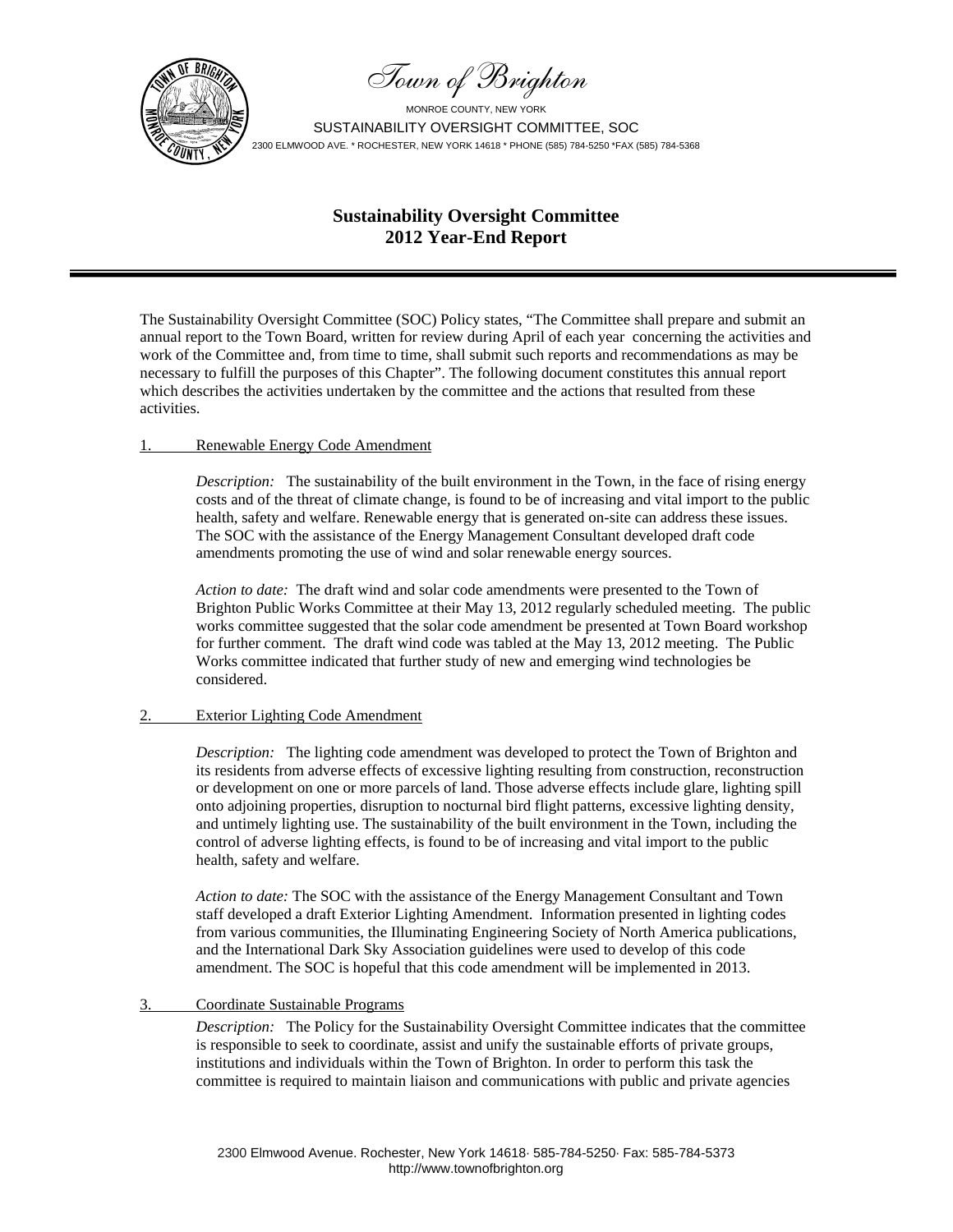Year End Report  $\sqrt{2}/26/13$  $\left[\mathbf{E}(\mathbb{Z}^2) \right]$   $\mathbf{P}$ age 2



and organizations of local, state and national scope whose programs and activities have an impact on the quality of the environment or who can be of assistance to the Board.

*Action to date:* The group Reconnect Rochester made a 20-minute presentation on their group and its goal to promote alternative transportation (primarily mass transit). The most promising areas of cooperation seem to be (a) joint advocacy with the University of Rochester on employee and student transportation, and (b) joint advocacy with RGRTA, especially in the development of suburban transfer centers. In May representatives from the SOC discussed the purpose of the committee with Temple B'rith Kodesh. The presentation lasted about 45 minutes and had approximately 25 attendees. It was Temple B'rith Kodesh's first exposure to the SOC. In June 2012 a Color Brighton Green representative discussed accomplishments within the organization. The topics discussed included the recycling of #7 plastics, winter lecture series at the library, information updated regularly on their website, and a composting program with Council Rock. The SOC also attended the Energy Fair in June. In December 2012 the SOC met with the Brighton School Recycling Club and officials from the BHSD to discuss a recycling partnership and the proposed green improvements planned for the High School parking lot expansion. In addition, the SOC presented their initiatives and accomplishments at a Town Board meeting, West Brighton and East Brighton forums.

#### 4. Consolidated Refuse District

*Description:* Half of the Town of Brighton is not located within a refuse district. In those neighborhoods, the two to three waste haulers send four to six heavy diesel vehicles down the streets each week. They are often on different days of the week. This leads to disadvantages on several fronts. Environmentally, it wastes diesel fuel and causes unnecessary emission of air pollutants and greenhouse gases. Economically, it wastes money for the garbage companies to travel down a street where they only service some of the buildings, and it increases the wear and tear on the roads that the Town must pay to maintain. Aesthetically, it is unsightly to have garbage and recycling bins out on the street three days a week. Socially, it is a safety concern to have unnecessary large-truck traffic traveling down Brighton's streets, especially through residential neighborhoods.

*Action to date:* A student intern working with the SOC conducted a preliminary study of the environmental and costs savings that could be realized with a consolidated system of refuse districts that cover the entire Town of Brighton. Consolidation of the existing small districts and development of a system of districts with Town-wide coverage would be a proactive step to reducing our environmental footprint and improving the quality of life in our Brighton neighborhoods. The SOC will continue to evaluate the benefits of a consolidated refuse district and prepare a formal recommendation to the Town at a later date.

#### 5. Renovation Guidelines

*Description:* The intent of this document is to be a standard guide for implementing sustainability in TOB renovation projects. This document should be used by TOB employees as they embark on new renovation projects.

*Action to date:* The SOC developed renovation guidelines that would serve as a standard guide for implementing sustainability in TOB renovation projects. These projects are intended to be small in nature and under the management of TOB employees. It is our recommendation that larger projects, such as major renovations, additions to existing buildings or new freestanding buildings shall pursue LEED Certification under one of the established programs created by the US Green Building Council (USGBC)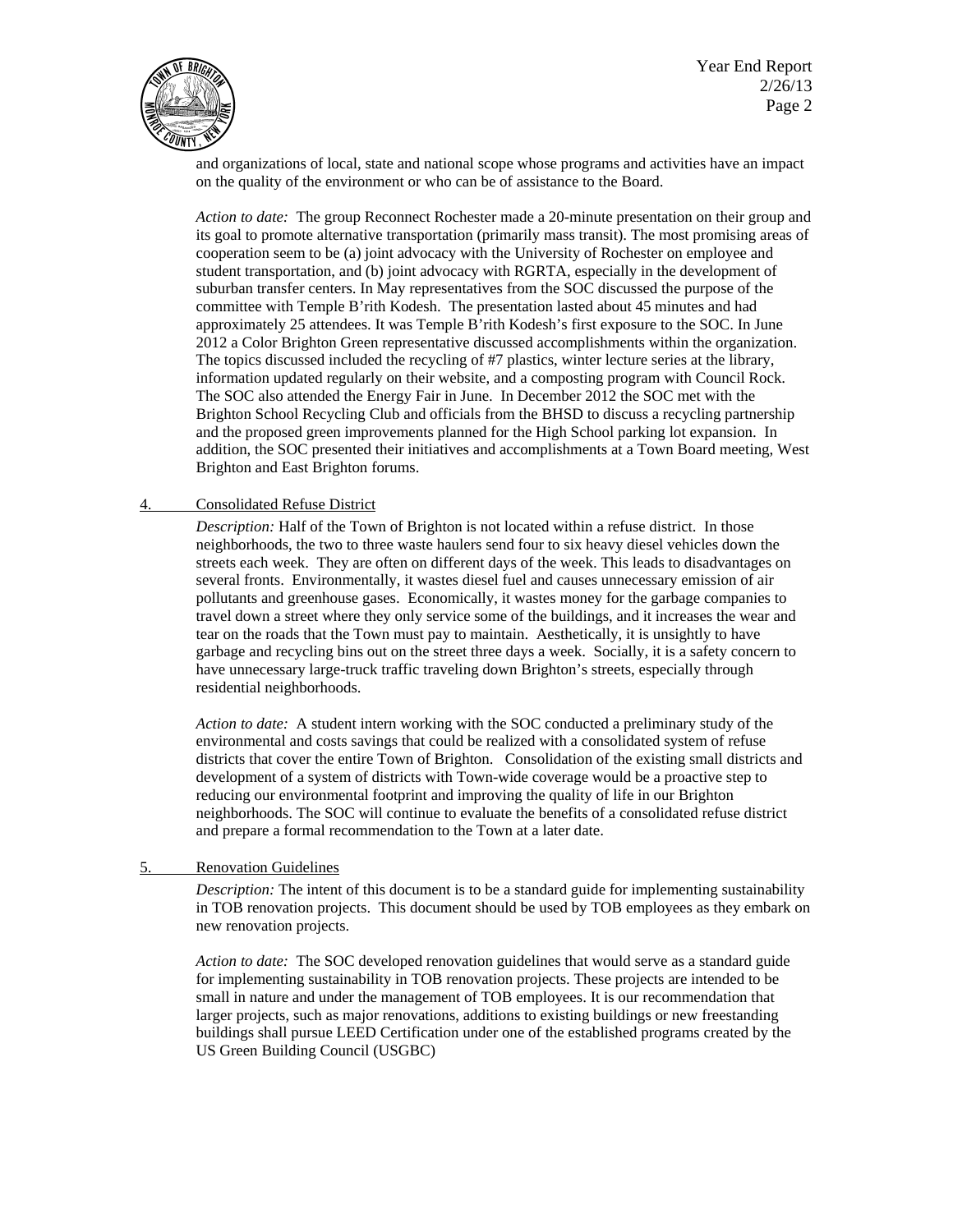Year End Report  $\sqrt{2}/26/13$  $\left[\mathbf{E}(\mathbb{Z}^2) \right]$   $\mathbf{E}$  Page 3



## Recycling in Town Parks and 12 Corners

*Description:* Over the past year, members of the Sustainability Oversight Committee (SOC) have met with members of the Parks and Recreation Staff to discuss recycling in Brighton's parks, and devise solutions to the challenges.

*Action to date:* Town staff, members of the Parks and Recreation Committee and SOC members will meet with a representative from Waste Management to explore further solutions to the challenges of recycling within the parks and identify other recycling opportunities.

The SOC met with the participants of the proposed recycling program and reviewed the successes and discussed areas for improving the plan. The SOC strongly supports recycling in the Town Parks and looks forward to assisting the Parks and Recreation staff in their efforts. Additionally, the SOC met with the Department of Public Works to discuss recycling at 12 corners. The DPW will be installing recycling containers at 12 corners in 2013.

#### 7 Capital Improvement Program

*Description:* The SOC is required to review and to comment upon the Town's Capital Improvement Program annually.

*Action:* This review was completed in July and recommendations were documented in a letter to the Town Supervisor. This letter is attached.

#### 8 Incentive Zoning Amendment

*Description:* The SOC investigated reasonable sustainable amenities that the Town Board should consider in an Incentive Zoning application.

*Action to date:* The SOC developed a list of sustainable amenities that should be considered for inclusion into Chapter 209, Incentive Zoning of the Code of the Town of Brighton. The SOC prepared a letter to the Town Supervisor documenting these amenities and requesting that they be included in Chapter 209, Incentive Zoning Code. A copy of a draft letter is attached.

#### 9 Membership

*Description:* Two member of the SOC resigned in 2012. These members were replaced with two highly qualified individuals; Eric Williams Associate Professor at the Golisano Institute for Sustainability whose concentration is Industrial Ecology, Life Cycle Assessment, Macroassessment of Energy Supply and Demand and Rochelle Bell Sr. Environmental Planner, Monroe County Dept. of Planning and Development.

#### 10 Intern Program

*Description:* The Sustainability Oversight Committee with the assistance of former member Karen Berger and currently a professor at the University of Rochester investigated the creation of a volunteer intern position to support the efforts of the SOC and also be recognized by the University.

*Action to date:* The SOC developed a description of the intern position. This description was presented to the Town of Brighton FASC and Town Board with the hope of creating a volunteer intern position for the SOC. In September the Town Board added a 1-year appointed volunteer Student Intern position to the Sustainability Oversight Citizens Committee to provide research related services. The volunteer intern, Emily Kraus, has begun research on new wind technologies and also hopes to investigate residential street lighting and the heat island effect of asphalt.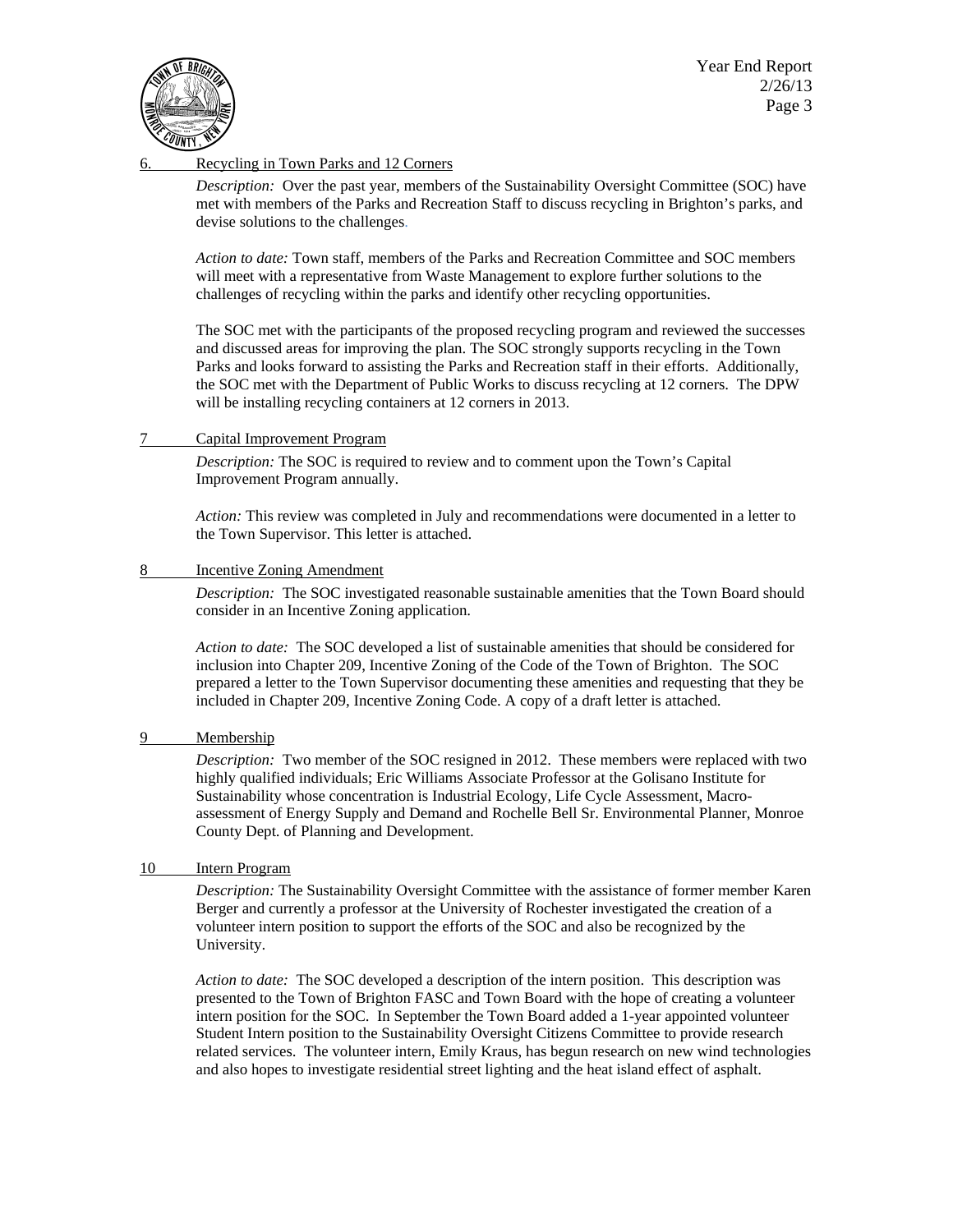Year End Report  $\sqrt{2}/26/13$  $\left[\mathbf{E}(\mathbb{Z}^2) \right]$   $\mathbf{E}$  Page 4



#### Leaf Pick Up

*Description:* The SOC with the assistance of the Energy Manager evaluated alternative equipment and associated staffing necessary for the collection of leaves within the Town of Brighton. The evaluation concluded that the use of a truck with a tow-behind vacuum trailer is 18% cheaper in its cost per ton, and competitive in terms of fuel consumption and production, with the current leaf collection program. In addition, this study recommended that the Town begin a transition by purchasing one vacuum trailer and equipping two trucks with enclosed bodies in the first year. Such a phased approach would also allow the Town to further test this method and to narrow that expected range of costs and production.

*Action to date*: The SOC's review of the Capital Improvement Plan expressed their strong support for the transition to the tow behind vacuum process and suggested that this improvement be a high priority. The SOC further stated that the transition to a tow behind vacuum process will display the Town's strong commitment toward a sustainable future that is capable of maintaining or improving the operating efficiencies within the Town.

#### 12. High School Parking Lot

*Description:* The Brighton School District is rehabilitating a large parking area. At the request of a representative from the High School, the SOC reviewed the layout and suggested the use of several green infrastructure techniques.

*Action to date*: The School District incorporated green infrastructure into the parking area design and applied for a grant from the Monroe County Storm Water Coalition to fund additional green infrastructure.

#### 13. Bicycle and Pedestrian Master Plan

*Description:* The Town of Brighton began developing a Bicycle and Pedestrian Master Plan in November 2011. Members of the SOC participated in the public informational meetings and the review of the final report.

*Action to date*: Comments from the SOC members were formally submitted to the Bicycle and Pedestrian Task Force. These comments were incorporated into the final study.

#### 14. Monroe Avenue GIGP Project

*Description:* In order to advance the Monroe Avenue Vision Plan, the Town of Brighton with the assistance of the Monroe County Stormwater Coalition applied for a New York State Environmental Facilities Corporation Grant through the Green Innovation Grant Program, GIGP, to implement green sustainable practices along Monroe Avenue. The Town was successful and was awarded a GIGP grant in the amount of \$1,565,000 to install green infrastructure practices along Monroe Ave.

*Action to date*: A SOC member, Shubhangi Gandhi, has been appointed to the Monroe Avenue GIGP committee.

 Committee members: Paul Tankel, Chair Steve Kittelberger Rochelle Bell Ron Wexler, Vice Chair Eric Williams Shubhangi Gandhi Erinn Ryen Eric Mineker, Engineering Assistant, Michael Guyon, Town Engineer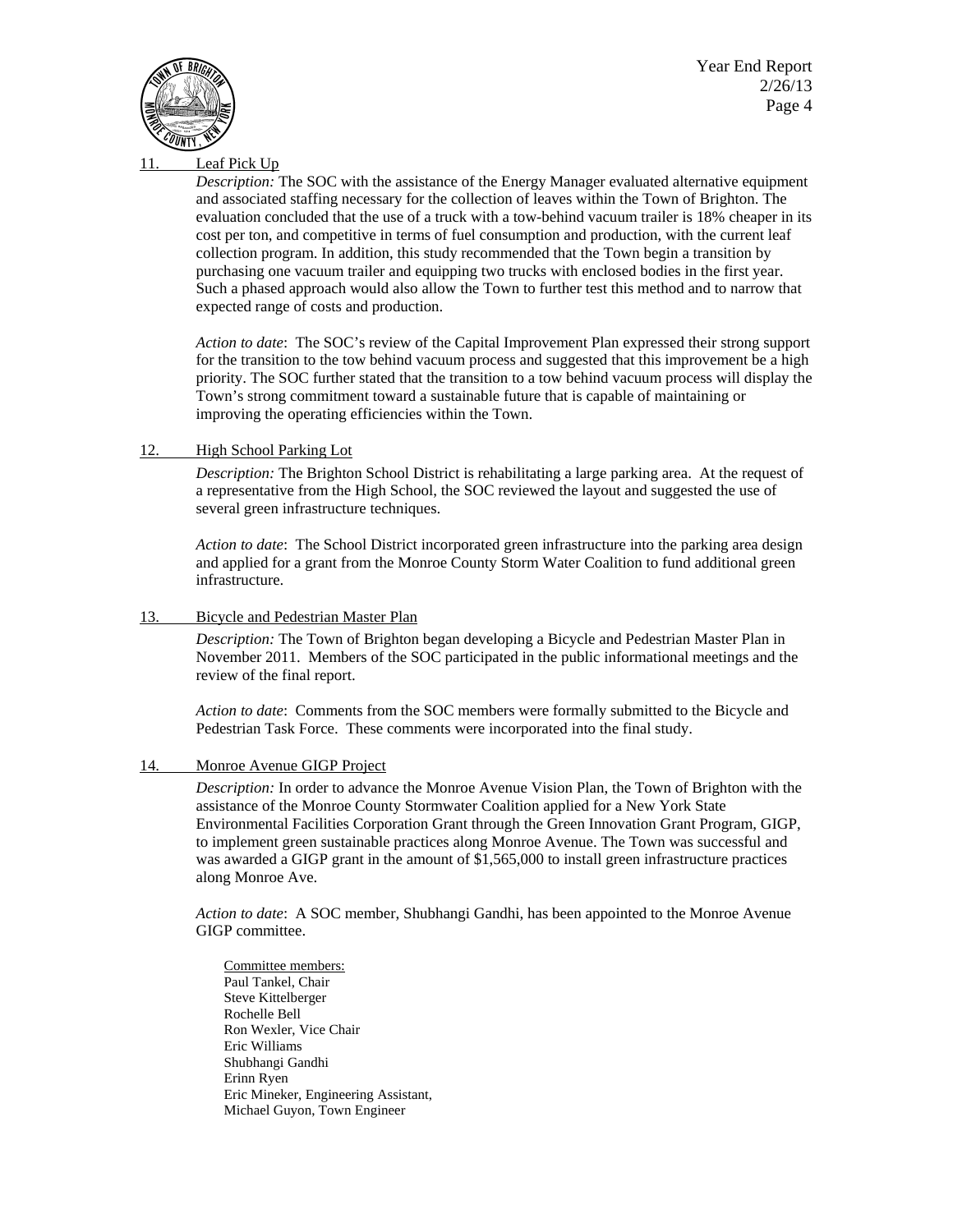

Year End Report<br>2/26/13  $\sqrt{2}/26/13$  $\left[\mathbf{E}(\mathbb{Z}^2) \right]$   $\mathbf{E}$  Page 5

# 2012 Meeting Minutes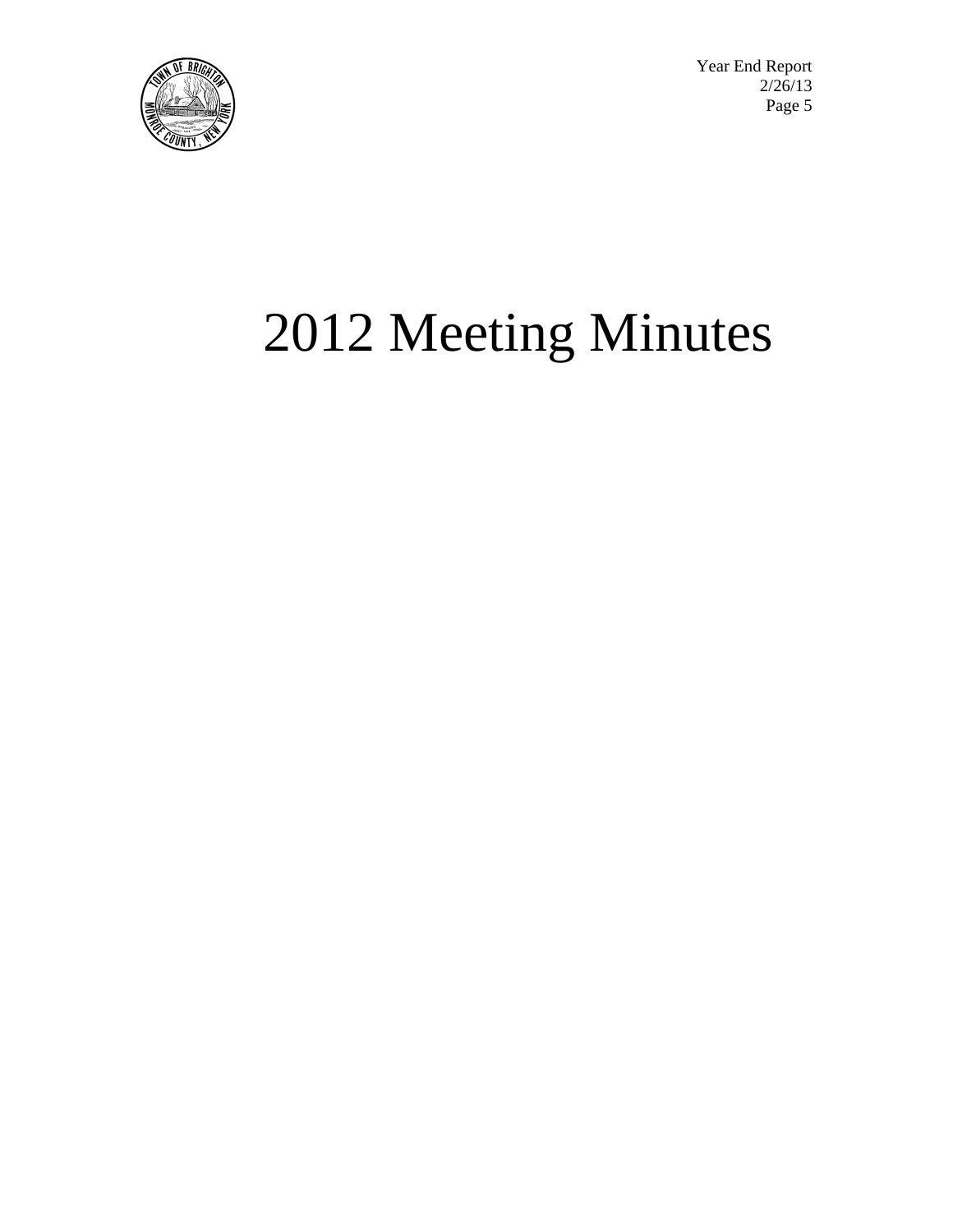Town of Brighton



# *Sustainability Oversight Committee December 5, 2012*

# *Meeting Minutes*

Attendance: The meeting was held in the Stage Conference Room at the Brighton Town Hall and began at 7:05 PM.

Paul Tankel, Chairperson present Stephen Kittelberger present Erinn Ryen present Ronald Wexler present Subhanghi Gandhi present Michael Guyon, PE present Eric Mineker present Emily Kraus present Alayna Arthur present Rochelle Bell present Eric Williams present

**Minutes:** The draft November  $7<sup>th</sup>$  meeting minutes were approved without modifications.

## **Open Forum:**

#### **Old Business**

**A.** Welcome Guests from BCSD

The SOC welcomed Laura T and Kateri B (students), Jenny V and Doug A (faculty) from the BCSD.

**B.** Recycling Update

Steve K and Erinn R met with Parks and Rec, talked about education and communicating. In the past, the recycling effort was implemented with large blue receptacles and was not successful due to cross contamination.

At the school, there is a lot of cross contamination even with the circle opening in the receptacle lid for bottles and the placement of a trash receptacle adjacent to the recyclable bin. The main goal at the BCSD recycling club is to recycle bottles and cans. Refundable and non-refundable are sorted. The de-contamination sorting is time consuming. The school recycling club advertises with signs, spring fests, videos, and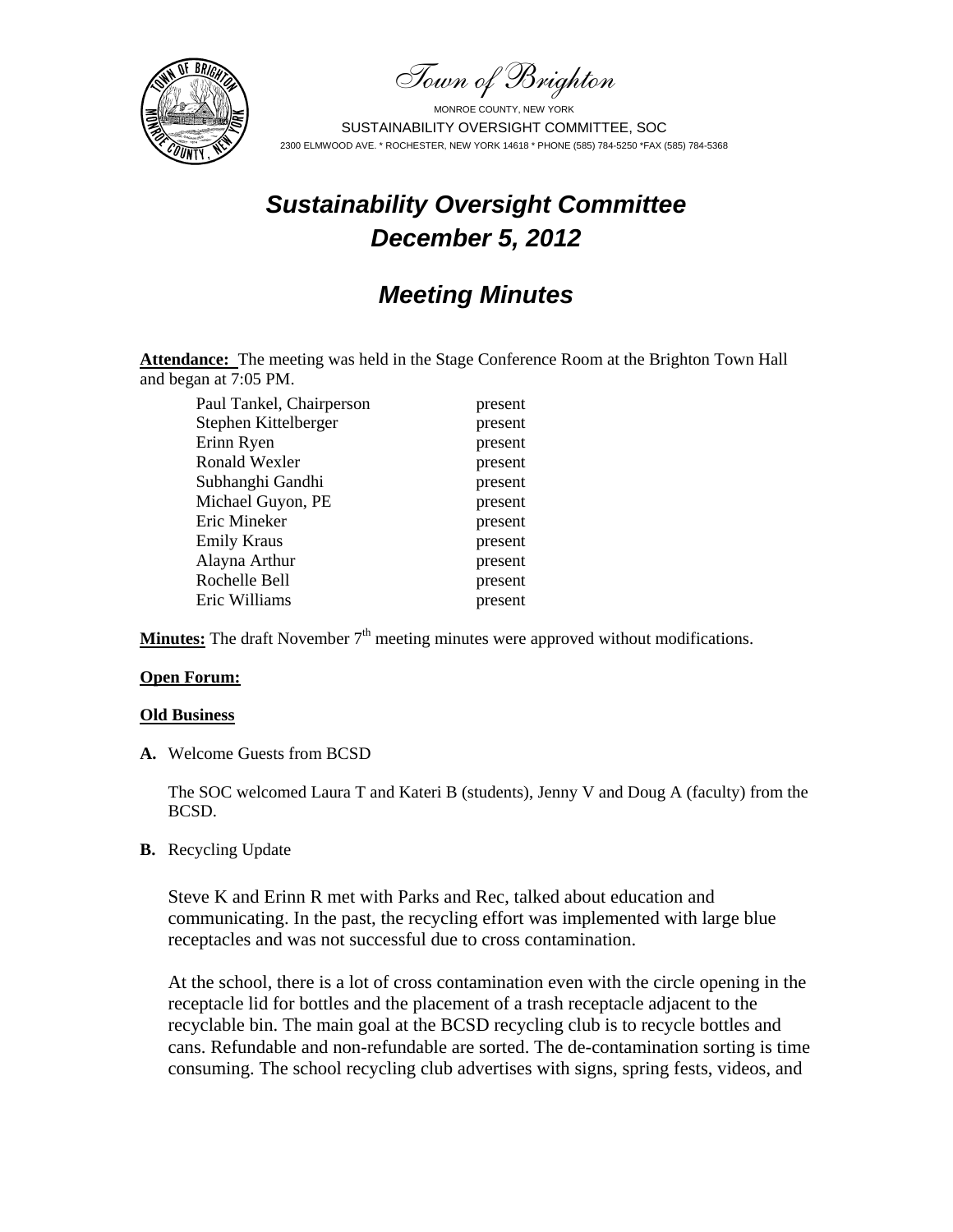Town of Brighton



t-shirts. A large decorated recycling collection enclosure located in the cafeteria rarely experiences cross contamination.

Large signs for trash or a message persuading people to follow their peers may be helpful to limit cross contamination.

The meeting was very positive with Parks and Rec. Steve K. will follow up with Matt after the holidays. Developing a uniform message on a sign through the parks may be beneficial.

The BCSD recycling club offered to do a brief presentation to Parks and Rec. Volunteers from the school may be able to assist in the triangle or parks. Students could model a program to address the cross contamination issue.

# **C.** Stormwater/Monroe Ave Project

The committee will be formerly announced at the next town meeting. Once the committee is formed work will begin on preparing the RFP.

## **D.** BHS Parking Lot

The BHS is planning to complete the project this summer. Doug noted that the project is on a limited budget. Some changes to the parking lot were implemented after the project was approved. DEC stormwater requirements substantially increased the cost of the project. If awarded the GIGP grant funding the proposed additional green infrastructure would be a swale in the center of the parking lot and permeable pavement in the back. Budget constraints make it difficult to implement everything. The project will be available by the end of February or early March and responses will be received in 4-6 weeks.

**E.** Alternative Wind Technologies

Emily K, created an outline for the wind technology research after consulting with Steve K, Ron W, and Mike G. Sites will need to be examined in depth for turbines because a lack of wind can be problematic. Wind zone designation will be vital to turbine success. There are some smaller wind turbine applications that may work for lower wind speeds.

**F.** Bicycle Pedestrian Master Plan

Comments should be submitted by Monday 12/10. The file will be re-distributed via Dropbox because it is too large for email. The funding is only for design, the Town will have to apply for additional funding for construction. (GTC)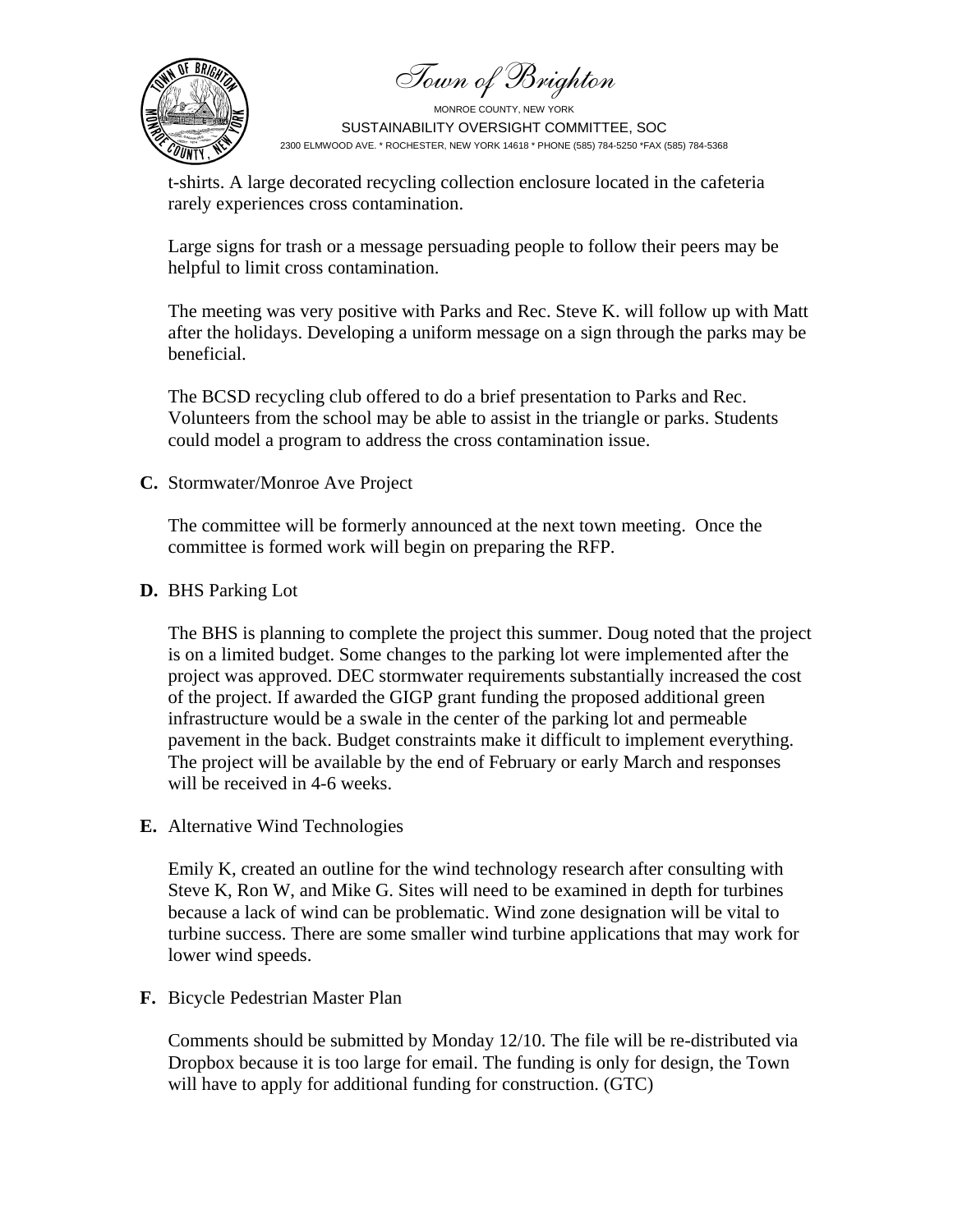Town of Brighton



# **G.** Hybrid Vehicle Parking

Hybrid vehicles are difficult to define. There are federal guidelines that could be implemented, however, it seems difficult to enforce. A sustainable parking area on the "honor" system could be explored. The idea would require a letter and representation at Public Works.

# **H.** STAR Rating System

STAR is still in the Beta phase. It is free to browse that will allow the use some analysis tools. Technical support is not available unless we enroll in a paid membership. There may be a financial commitment to be designated as a STAR community. We could apply some of the STAR tools and education to topics that we are currently working on and align SOC goals with STAR.

# **I.** Leaf Pickup

The vacuum leaf truck did not make it into this year's budget. Mike G will distribute the report to SOC members. The cost analysis for the leaf study may not have been presented clearly, and need to be reworked. The implementation of a leaf vacuum truck would be cost effective.

# **J.** Development Updates

Development Updates were provided by Mike Guyon.

# **New Business:**

A. Incentive Zoning

Mike G has written a letter for incentive zoning that he will distribute to the group and collect comments.

**Adjournment**: Meeting was adjourned at 8:35 PM

## **Next Meeting:**

The next meeting will be held on January  $7<sup>th</sup>$ , 2012 in the Downstairs Conference Room at 7:00 PM to 8:30 pm at Town Hall.

Minutes submitted by: Eric Mineker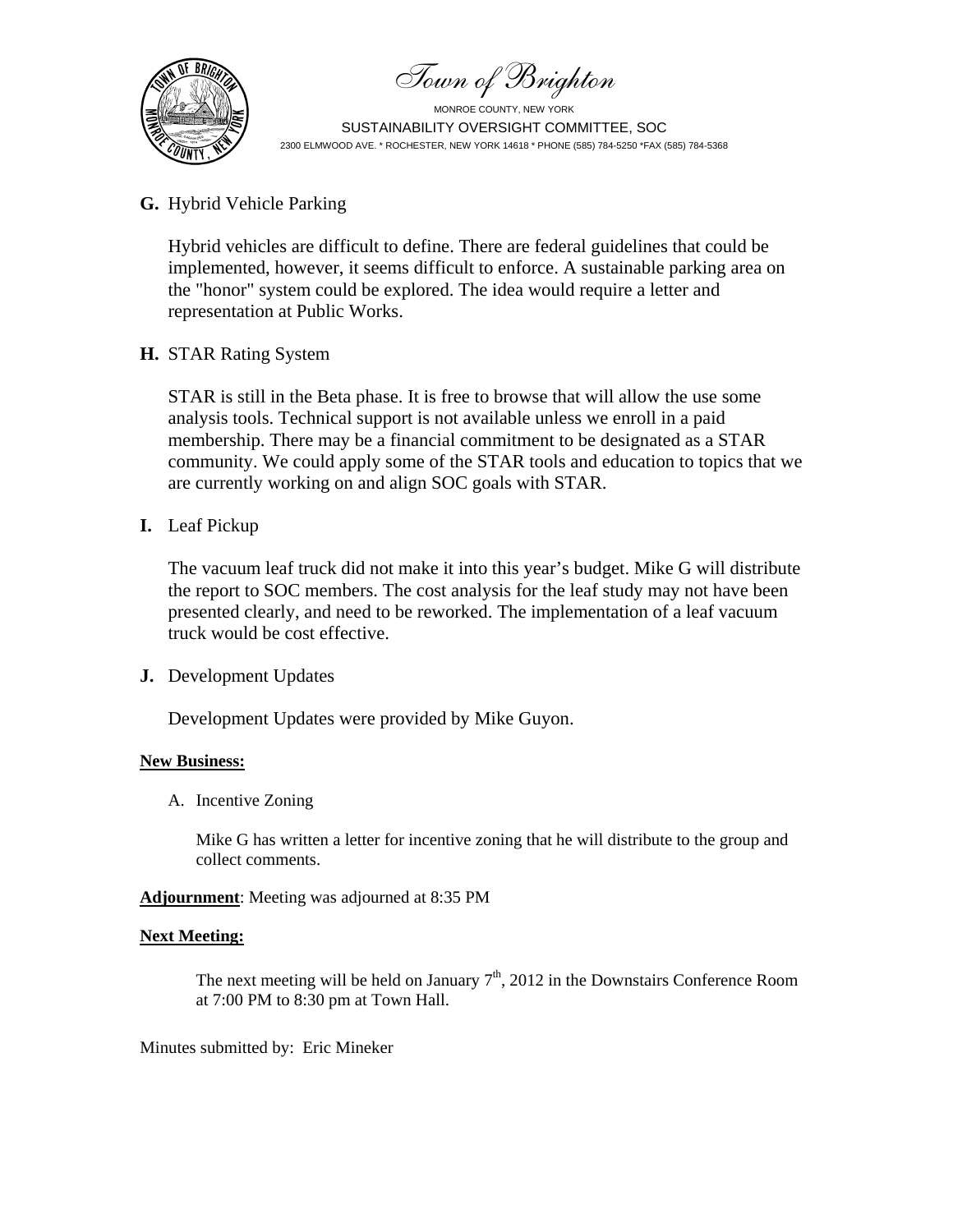Town of Brighton



# *Sustainability Oversight Committee November 7, 2012*

# *Meeting Minutes*

**Attendance:** The meeting was held in the Stage Conference Room at the Brighton Town Hall and began at 7:05 PM.

Paul Tankel, Chairperson present Stephen Kittelberger present Erinn Ryen absent Ronald Wexler present Subhanghi Gandhi present Michael Guyon, PE present Eric Mineker present Emily Kraus present Alayna Arthur present Rochelle Bell present Eric Williams present

**Minutes:** The draft October  $7<sup>th</sup>$  meeting minutes were approved without modifications.

#### **Open Forum:**

#### **Old Business**

**A.** New Member Introduction

Rochelle Bell and Eric Williams have been appointed to a 2-year term on the SOC committee.

**B.** Recycling

Steve K. has taken pictures of other communities recycling receptacles demonstrating the feasibility of providing recycling in Brighton town parks. A collection service contract should be investigated.

## **C.** Stormwater/Monroe Ave Project

The Green Street Monroe Ave project task force is becoming finalized. The project is not "shovel ready". Plans developed by the task force will be available for review by the SOC.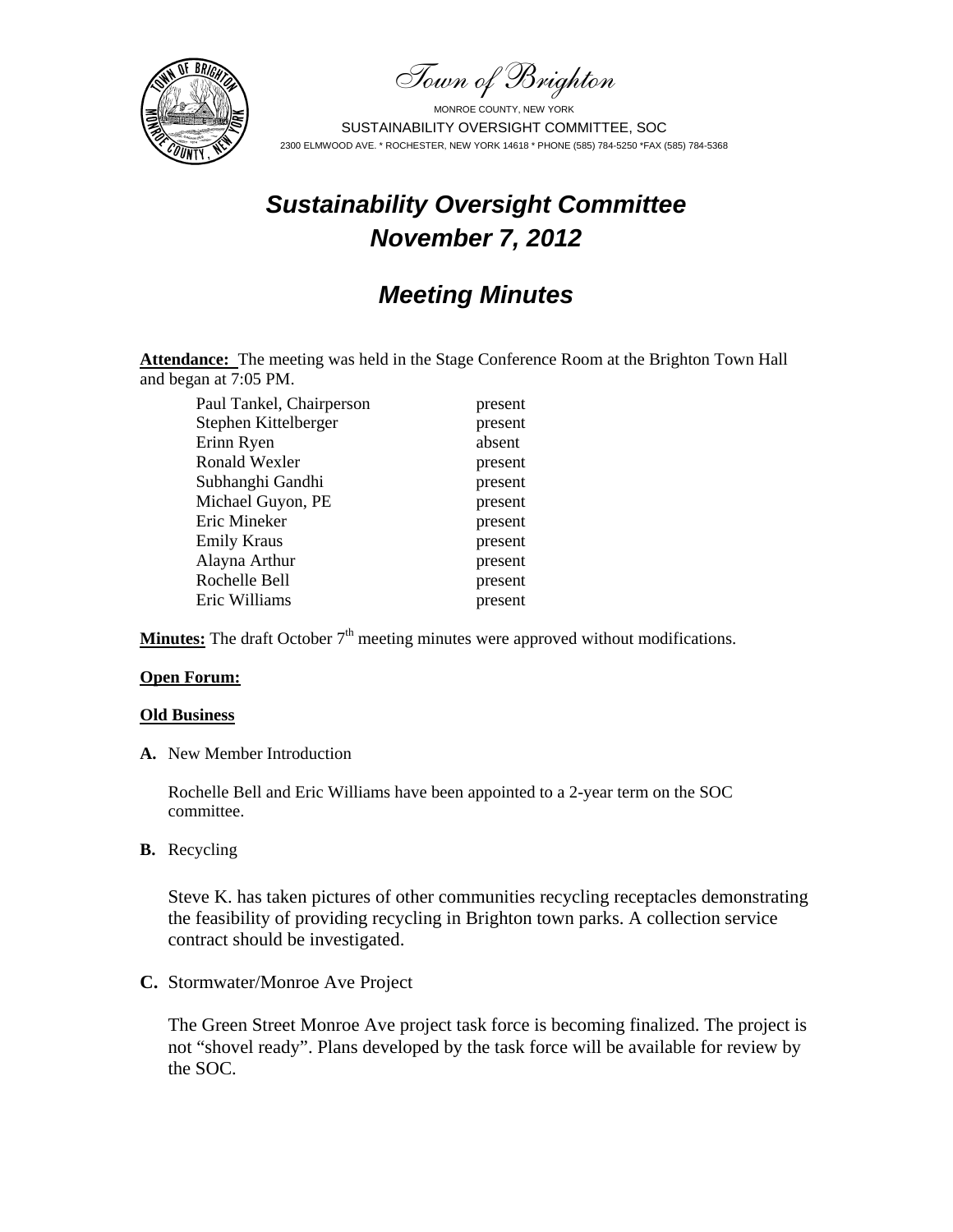Town of Brighton



**D.** BHS Parking Lot

Subhanghi has made contact with students and faculty group at the school. Opportunities to work with the group to further the SOC and BHS green objectives should be explored.

**E.** Alternative Wind Technologies

Emily K. has done some research on new wind technologies. The continued research efforts will support the SOC's wind ordinance development. Emily will meet with a sub-committee to develop a scope of work for the wind technology investigation. Ron W. and Steve K. volunteered for the sub-committee. Ron W., Steve K, and Mike G. will meet with Emily to develop a work scope.

**F.** Grant Writers

The SOC will identify grant opportunities and can assist in writing. All grants SOC pursues must be approved by appropriate town boards before pursuing grant funding.

**G.** Bicycle Pedestrian Master Plan

The Bicycle Pedestrian Master Plan is nearing completion and will be available for review by the SOC.

**H.** Hybrid Vehicle Parking

Opportunities for Hybrid Vehicle Parking to encourage sustainable practices should be explored at town hall. Enforcement and location should be addressed in proposal.

**I.** Development Updates

Development Updates were provided by Mike Guyon.

# **New Business:**

**A.** STAR Rating System

Rochelle brought STAR Rating System to the SOC's attention. The SOC will investigate this opportunity further.

## **Adjournment**: Meeting was adjourned at 8:35 PM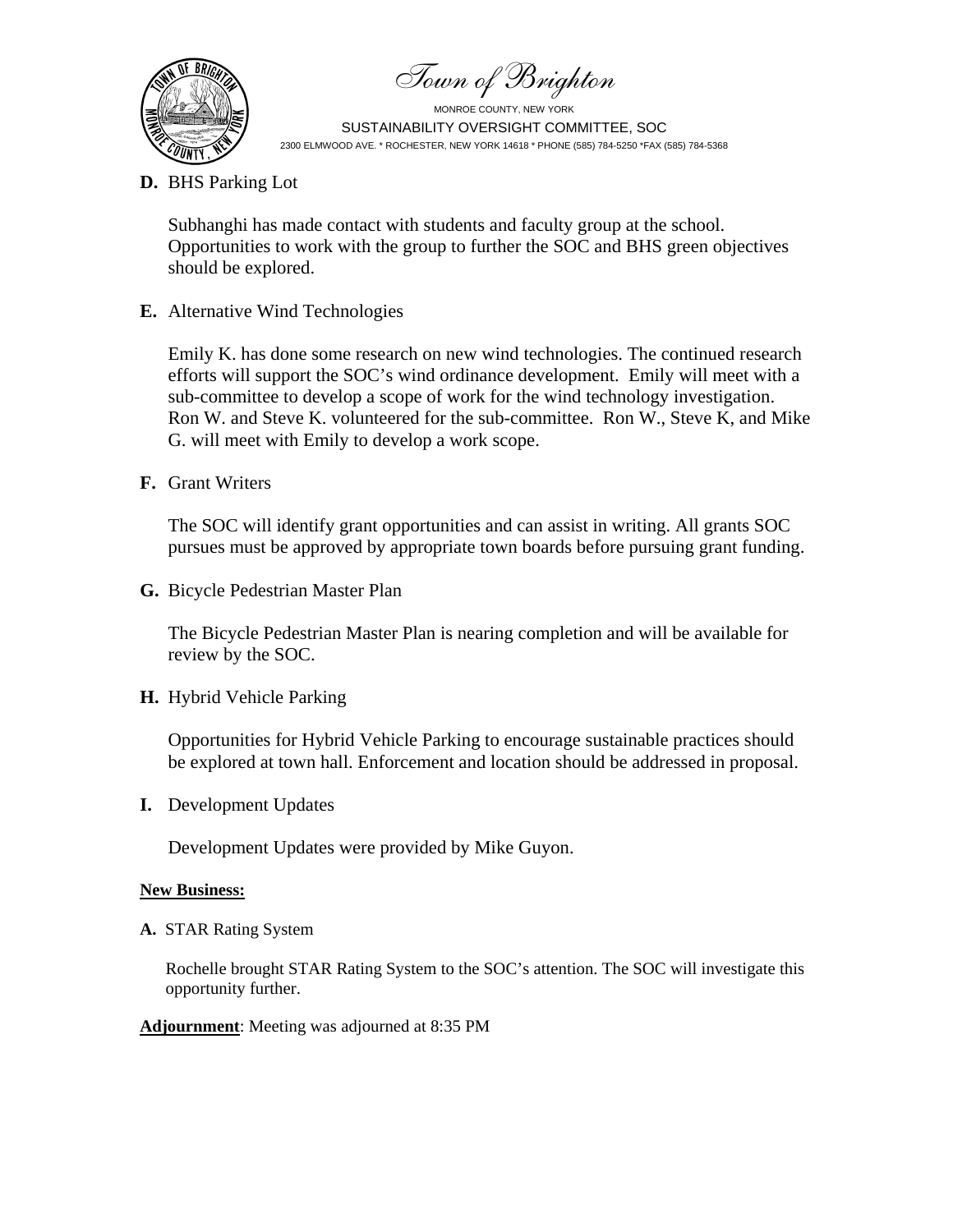Town of Brighton



**Next Meeting:**

The next meeting will be held on December  $5<sup>th</sup>$ , 2012 in the Downstairs Conference Room at 7:00 PM to 8:30 pm at Town Hall.

Minutes submitted by: Eric Mineker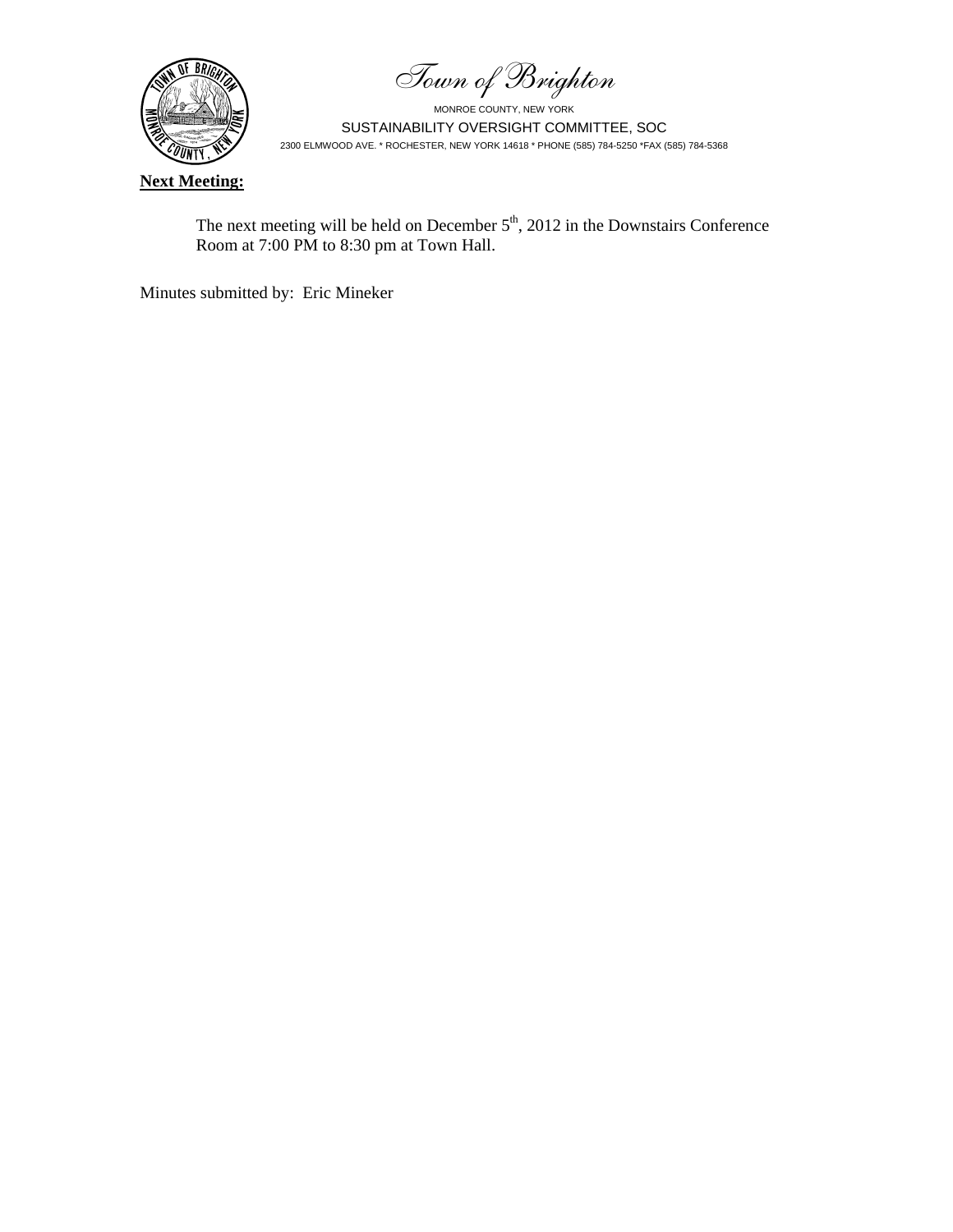Town of Brighton



# *Sustainability Oversight Committee October 3, 2012*

# *Meeting Minutes*

Attendance: The meeting was held in the Stage Conference Room at the Brighton Town Hall and began at 7:05 PM.

Paul Tankel, Chairperson present Stephen Kittelberger present Erinn Ryen present Ronald Wexler present Subhanghi Gandhi present Michael Guyon, PE present Eric Mineker present Emily Kraus present

**Minutes:** The draft September  $5<sup>th</sup>$  meeting minutes were approved without modifications.

#### **Open Forum:**

Emily Kraus was introduced to the group; she is a student from the University of Rochester in a Take 5 program in sustainability. Emily will be serving as an SOC intern for the remainder of the school year.

## **Old Business**

**A.** SOC Intern

Emily and SOC discussed research topics. Her interests are stormwater runoff, wind, recycling, refuse, and lighting. She will begin research projects that parallel her educational interests and the goals of the SOC.

**B.** Vacant Committee position

Paul G. and Peter D. have resigned. Mike G. will follow up with Mary Ann concerning advertisement, and applicants.

**C.** Recycling

Steve K had a meeting with Tim K. and Mike G. about Town Hall recycling efforts. Discussion included implementing recycling receptacles at 12 corners. The primary challenge would be the bag collection. Town Hall contracts do not specify separate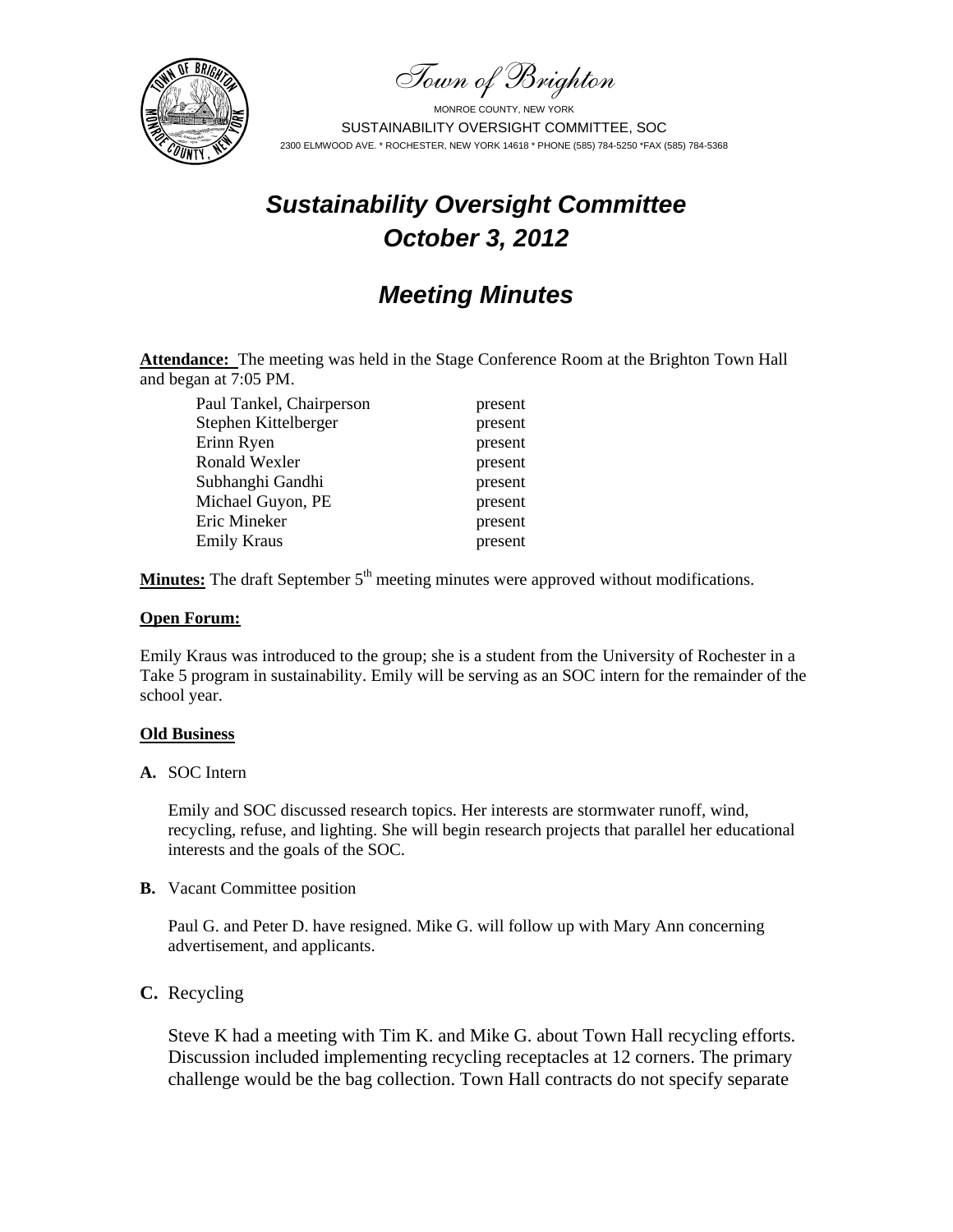Town of Brighton



contract for recycling. Mike G. will follow up with the Ops Center to determine how receptacles are collected.

**D.** Incentive Zoning

Paul submitted a letter to Mike G. to review before submitting to Bill M. to clarify the incentive zoning objectives. An incentive for utilizing vacant buildings/property should be included, and the incentive for developers should clearly identify the sustainable goals. Transportation, trails, and bike racks were identified as some sustainable incentives.

**E.** Parking Lot

Subhanghi spoke with George; there are no new updates with the BHS parking lot.

**F.** Monroe Ave Greenstreet Improvement

The Town is seeking addional members for the committee. An RFP for a consultant will be required; the plan is not "shovel ready."

**G.** Development Updates

Development Updates were provided by Mike Guyon.

## **New Business:**

Alternative vehicle parking spots at Town Hall should be explored. Grant opportunity exploration was added to the "parking lot", and new wind technologies should be a constant peripheral focus.

## **Adjournment**: Meeting was adjourned at 8:35 PM

## **Next Meeting:**

The next meeting will be held on November  $7<sup>th</sup>$ , 2012 in the Downstairs Conference Room at 7:00 PM to 8:30 pm at Town Hall.

Minutes submitted by: Eric Mineker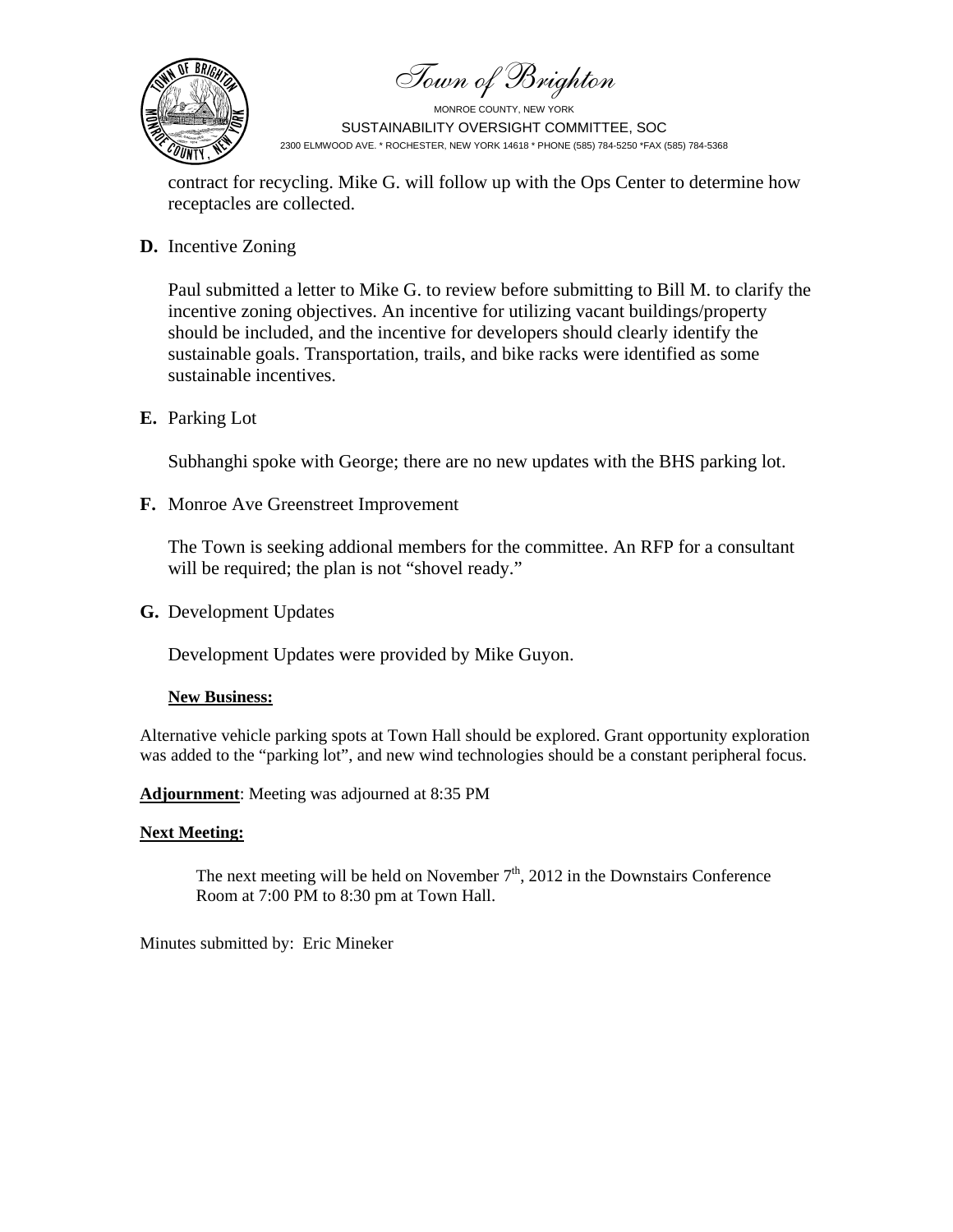Town of Brighton



# *Sustainability Oversight Committee September 5, 2012*

# *Meeting Minutes*

Attendance: The meeting was held in the Stage Conference Room at the Brighton Town Hall and began at 7:05 PM.

Paul Tankel, Chairperson present Stephen Kittelberger present Erinn Ryen present Paul Gardner present Ronald Wexler present Subhanghi Gandhi present Michael Guyon, PE present

**Minutes:** The draft July 18<sup>th</sup> meeting minutes were approved without modifications.

## **Open Forum:** none

#### **Announcements:**

Mike Guyon has emailed the Monroe Avenue Engineering Report and will send out the parking lot.

## **Old Business**

- **A.** Vacant Committee Position
- **B.** Incentive Zoning

Mike Guyon, Paul T., and Ramsey had a conference call to discuss the incentives. Mike Guyon will discuss incentives with Bill to determine the next steps to move forward. The Committee asked whether we should consider LED lighting as an incentive.

# **C.** Recycling

Steve Kittelberger wants to discuss recycling with Tim K. Recycling bins should have larger lettering. Steve asked to research contracts for recycling, Erin would like to be involved in discussions regarding recycling.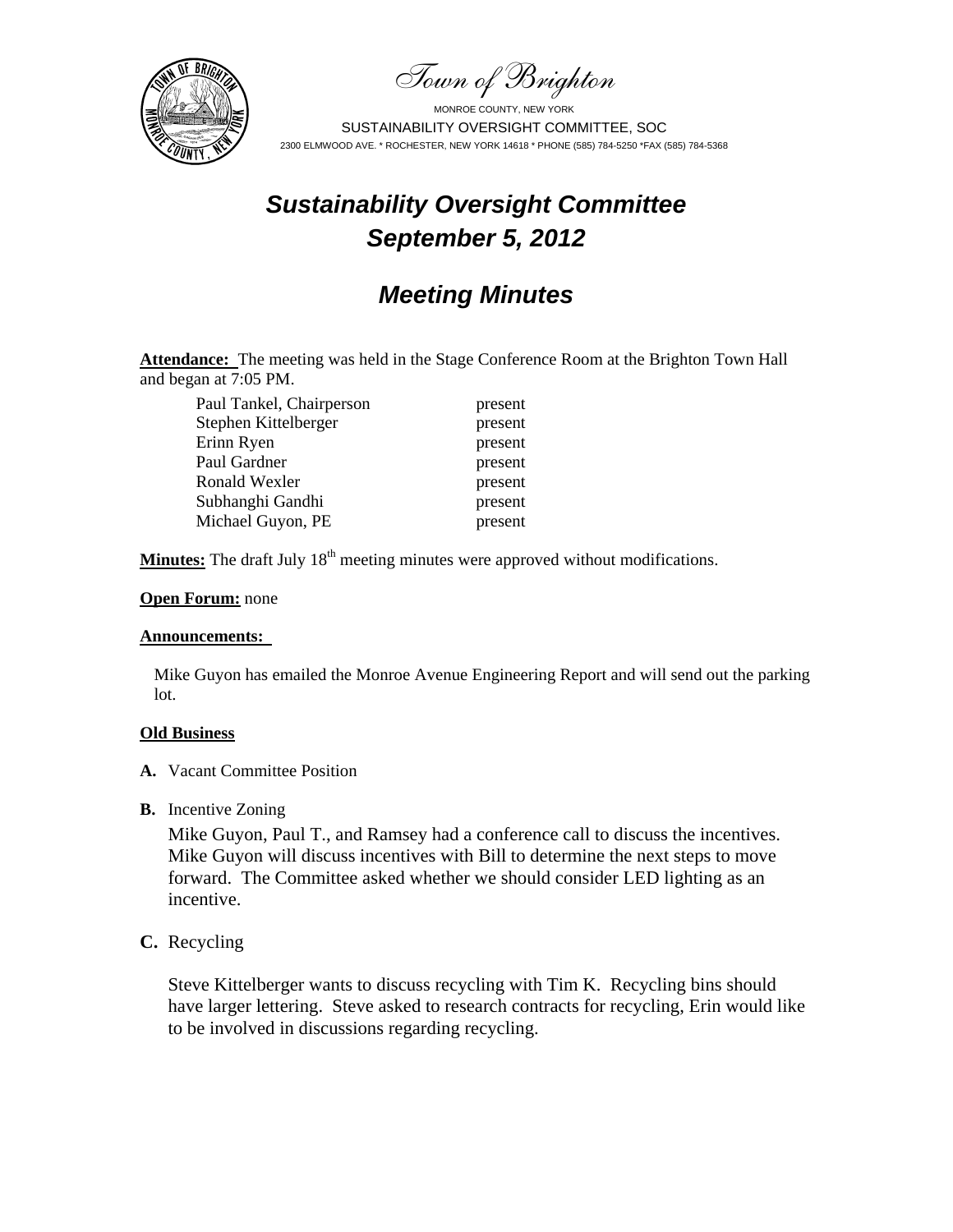

Town of Brighton

**D.** Wind Ordinance

Wind Ordinance should be a topic for the intern.

**E.** Capital Improvement Plan

Did not apply but should consider next year. Eligibility for award depends on membership.

**F.** Brighton High School Parking Lot

Subhanghi will contact George Smith about the parking lot green infrastructure improvement project.

**G.** Town Website

Suggestions include an events section, link to Color Brighton Green, post the SOC TB presentation. Committee members are encouraged to suggest additional ideas. Eric M. and Mike G will coordinate changes. MG will investigate why SOC is not part of Citizens Boards.

**H.** SOC Intern

Karen Berger has not identified an intern candidate. The committee suggestedGive it one week to see what happens.

Development Updates – Mike Guyon provided the attached summary.

- **I.** New Business
	- Research the design characteristics regarding the temperature range for asphalt.

**Adjournment**: Meeting was adjourned at 8:45 PM

## **Next Meeting:**

The next meeting will be held on October 3, 2012 in the Stage Conference Room at 7:00 PM to 8:30 pm at Town Hall.

Minutes submitted by: Eric Mineker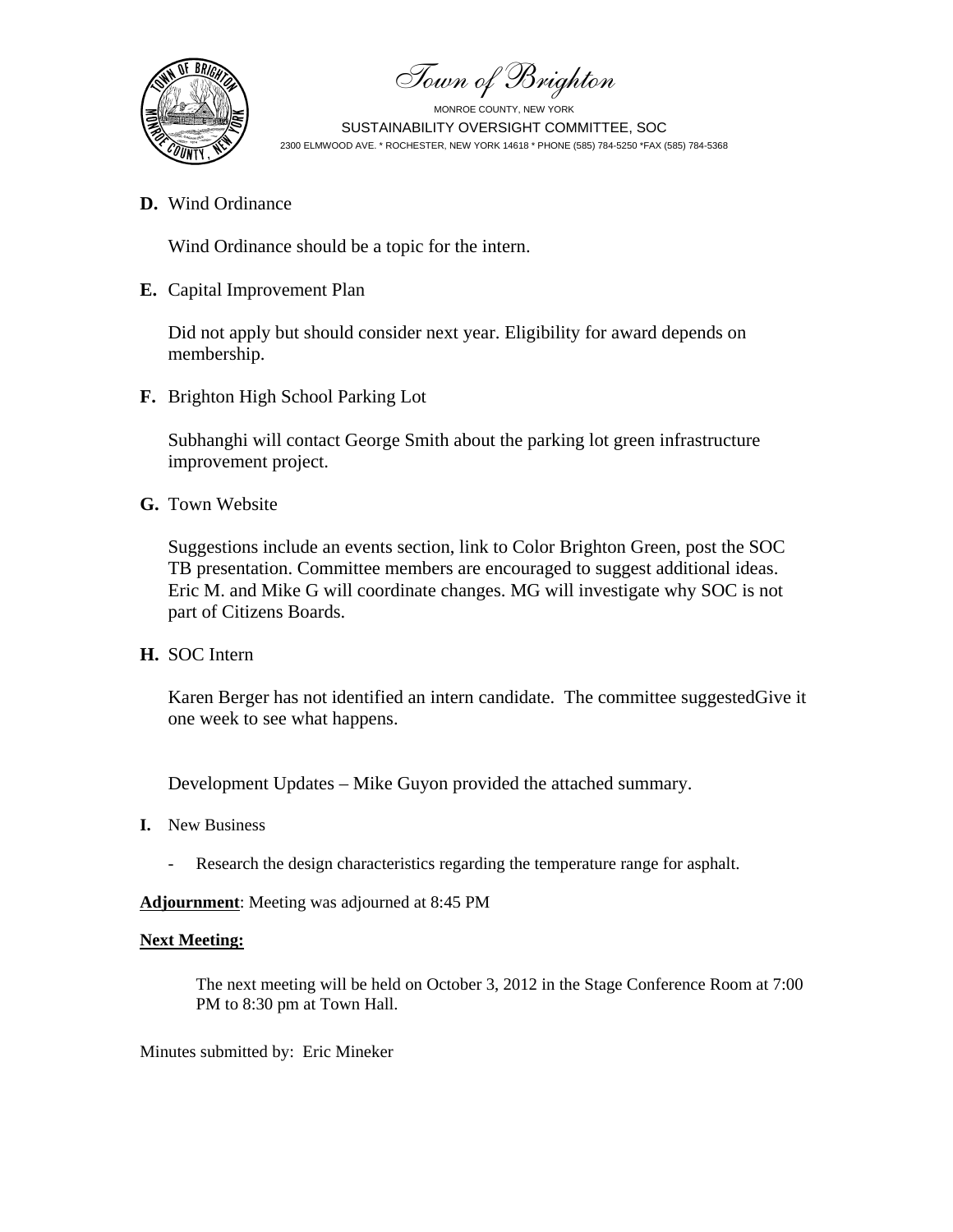Town of Brighton



# *Sustainability Oversight Committee July 18, 2012*

# *Meeting Minutes*

**Attendance:** The meeting was held in the Stage Conference Room at the Brighton Town Hall and began at 7:05 PM.

| Paul Tankel, Chairperson  | present |
|---------------------------|---------|
| Stephen Kittelberger      | present |
| Erinn Ryen                | present |
| Paul Gardner              | absent  |
| Ronald Wexler, Vice Chair | present |
| Shubhangi Gandhi          | present |
| Peter DeBraal             | absent  |
| Michael Guyon, PE         | present |
| Eric Mineker              | present |
| <b>Bill Moehle</b>        | present |
|                           |         |

**Minutes:** The draft June 6<sup>th</sup> meeting minutes were approved without modifications.

#### **Open Forum:**

Bill reviewed the CIP comment letter provided by the SOC and thanked them for their insight. Budgetary constraints make accomplishing everything a challenge but, the Town will not overlook the green/sustainable alternatives. Bill indicated that the purchase of the Farash property will create a gateway between central Brighton and Buckland Park. The Town supports the SOC's initiatives to explore sustainable practices that would provide future cost savings that can be demonstrated through the committee's research. The town board will be reviewing the CIP at the next Town Board meeting.

Peter D. has accepted a position with the Architectural Review Board and will need to step down from the SOC.

#### **Announcements:**

#### **Old Business**

A. Recycling

The town facilities could be doing more to promote recycling. The Parks and Recreation Committee has indicated that the Waste Management expressed its concern of crosscontamination and would likely not provide a pick-up service. Someone from waste management should be contacted to keep exploring this option.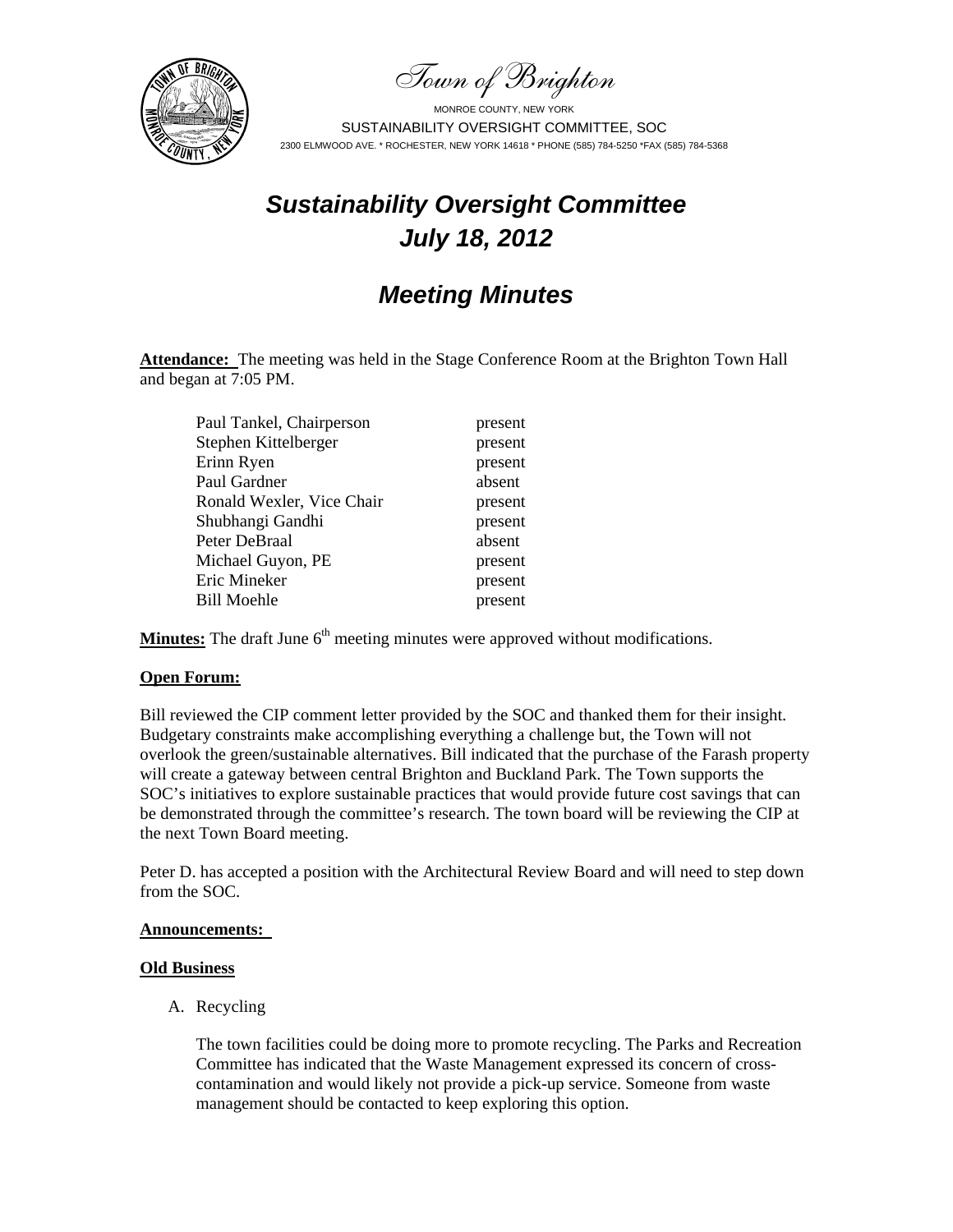Town of Brighton



B. Wind Ordinance

The wind ordinance is tabled for now. The proposed code specifies a 125' height which creates concerns regarding safety and visual impact. The technology continues to improve and more viable alternates will likely be available in the future. The wind energy ordinance will be reviewed as the technology advances and becomes more practical for dense urban settings.

C. Capital Improvement Plan

The SOC should conduct additional analysis regarding several key components of the CIP. These components include the fueling station, incentive zoning, paving, and lighting.

D. Brighton High School Parking Lot

The parking lot improvement has been deferred. George Smith is working with the School Board to evaluate a sustainable approach. Locating a grant to fund a green improvement would be beneficial to constructing a cost effective and sustainable parking lot. The School's consultant reviewed three options and all were over the budget. A cistern system is currently being evaluated.

E. Town Website

The new website has not gone live yet, should be operational in the near future.

F. SOC Intern

Paul T. made contact with Karen Berger of the U of R. She was hesitant on offering a full year SOC internship because the length might deter a student's interest. Howerver, a full year internship would provide a large benefit to the student and the SOC. The curriculum would be decided by a combination of the student's interests and a list of priority projects provided by the SOC. It would be beneficial to provide the student with a desk or workspace at Town Hall to conduct research.

The SOC should outline both quantitative and qualitative tasks for the intern and develop deadlines through the year. Karen Berger could serve as the faculty advisor. Paul T. will talk to Brockport and Mike G. will speak with Gary to identify the most legitimate way to proceed. Karen will need to know the SOC and student objectives to offer the internship by early September.

G. Monroe Ave. Green street Improvement

Mike G. will send out the engineering report once it's finished.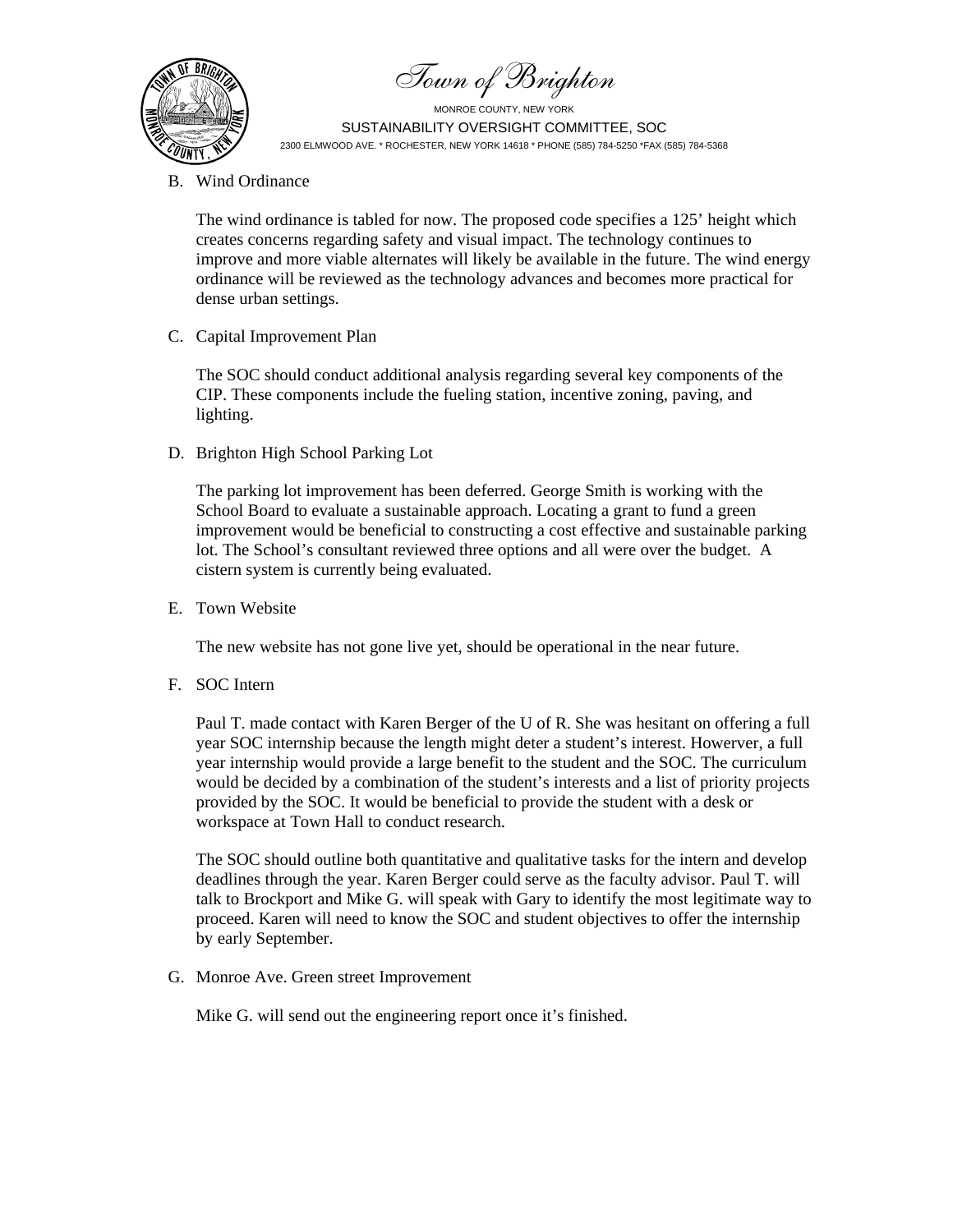Town of Brighton



H. Development Updates

Mike G. reviewed the attached summary table

## **New Business**

A. SOC Intern

The study objectives should be finalized and the process to legitimize an intern position should be reviewed.

B. Parking Lot

The parking lot should be reviewed insure the SOC's priorities parallel the Town Boards sustainable objectives.

**Adjournment**: Meeting was adjourned at 8:50 PM

## **Next Meeting:**

The next meeting will be held on September 5<sup>th</sup>, 2012 in the Stage Conference Room at 7:00 PM to 8:30 pm at Town Hall.

Minutes submitted by: Eric Mineker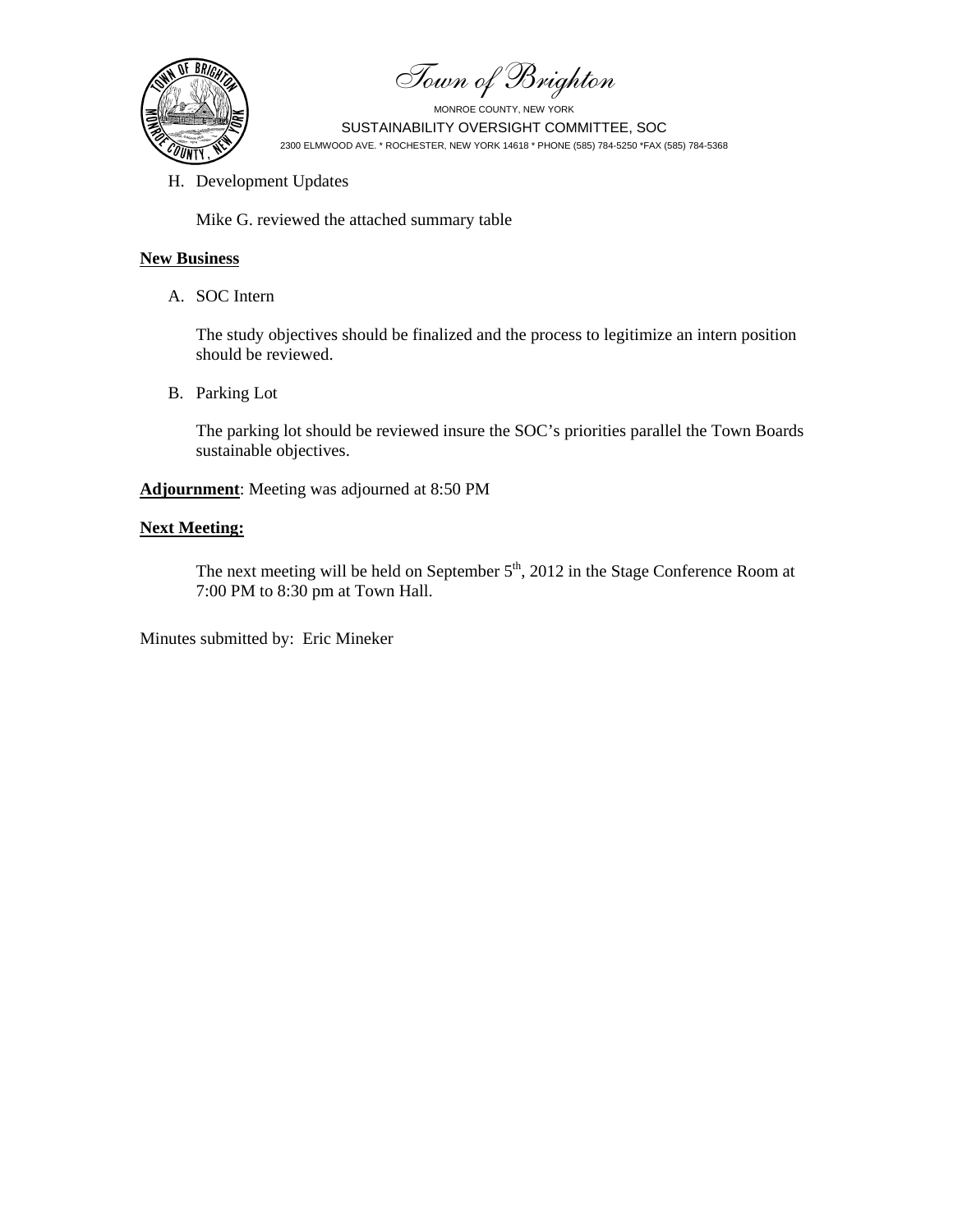Town of Brighton



# *Sustainability Oversight Committee June 6, 2012*

# *Meeting Minutes*

Attendance: The meeting was held in the Stage Conference Room at the Brighton Town Hall and began at 7:05 PM.

| Paul Tankel, Chairperson  | present |
|---------------------------|---------|
| Stephen Kittelberger      | present |
| Erinn Ryen                | present |
| Paul Gardner              | absent  |
| Ronald Wexler, Vice Chair | present |
| Shubhangi Gandhi          | present |
| Peter DeBraal             | absent  |
| Michael Guyon, PE         | present |
| Eric Mineker              | present |
| Lynne Mitchell            | present |
| <b>Ramsey Boehner</b>     | present |

**Minutes:** The draft May  $7<sup>th</sup>$  meeting minutes were approved without modifications.

#### **Open Forum:**

Color Brighton Green representative, Lynn M. discussed accomplishments within the organization. #7 plastics are being recycled, winter lecture series at the library, information updated regularly on their website, and a composting program with Council Rock. Paul T. offered the SOC services for Color Brighton Green initiatives that require Town actions.

#### **Announcements:**

#### **Old Business**

A. Solar Ordinance

The draft Solar Ordinance was presented before the Public Works Committee by Ramsey Boehner and was well received. Two additions must be made. The Solar must go to the Historic Preservation Committee if it alters a historic structure and the Planning Board for comments and an advisory report. A workshop could be provided in order to further educate those interested. It could be a new chapter in the code, "Renewable Energy". Ramsey will draft a letter of recommendation to the Town Board for the Solar Ordinance.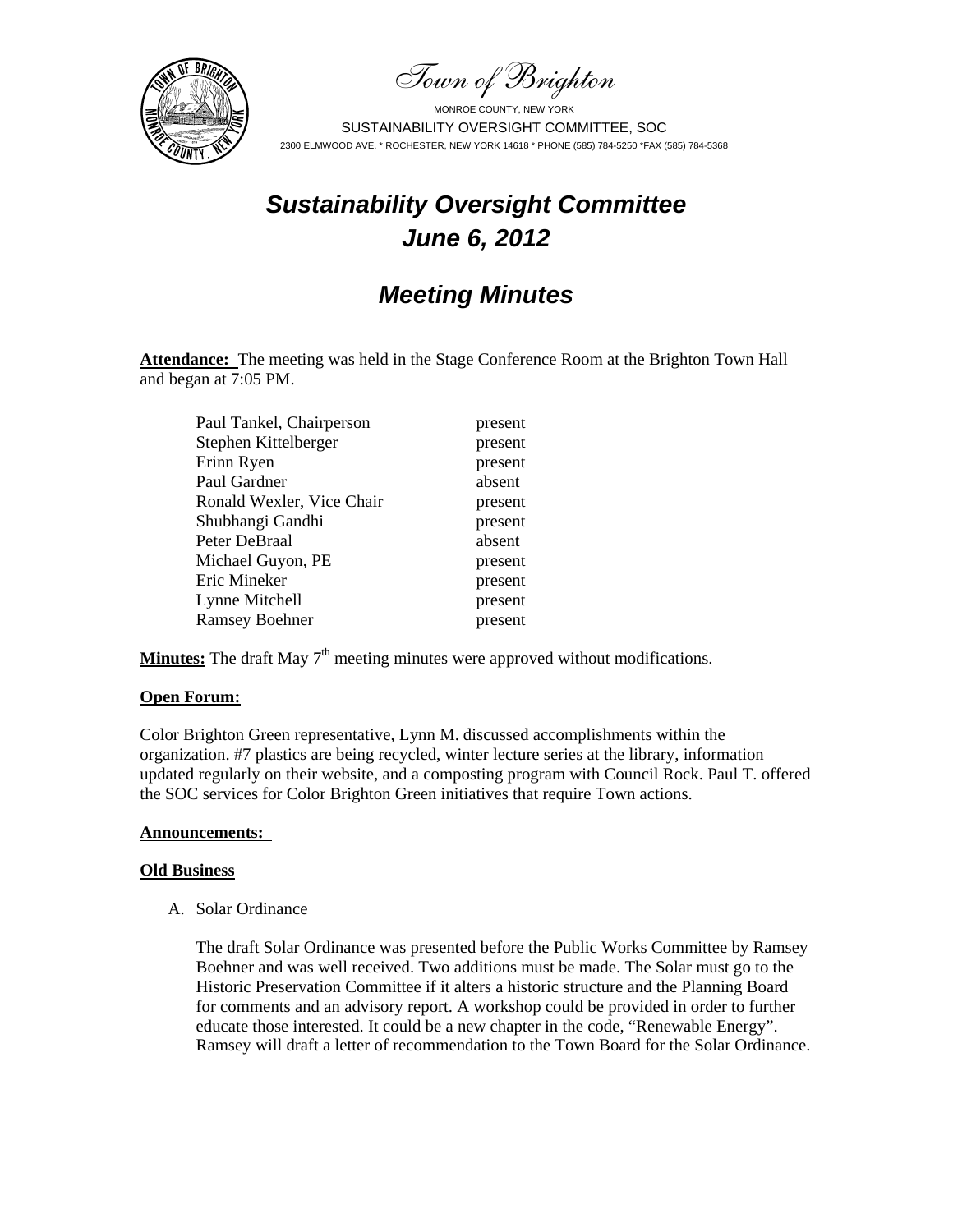Town of Brighton



B. Wind Ordinance

The draft Wind Ordinance was presented before the Public Works Committee by Ramsey Boehner. Visual impacts of the turbines, ice throw, and other factors will require more research before moving forward. Mike G. will email a comparison matrix to the committee members. Steve K. suggested having an intern review wind energy alternatives.

C. Website additions or suggestions

The website could provide a public opinion survey for residents to poll support for green/sustainability improvements or ordinances. Links can be provided that will share information on sustainable practices but should not endorse any  $3<sup>rd</sup>$  parties. A link would also be provided to Color Brighton Green.

D. Pathstone Home Energy Program

Pathstone is a non-profit organization that supports green home initiatives such as loan programs, and energy audits. The challenge is to get the information out. Lynne M. will read the Pathstone brochures and promote it if it parallels the goals of Color Brighton Green.

E. SOC Intern

The intern should be coordinated through a faculty member to establish school credit. An outline should be developed for the work required to better gauge the student level we're seeking. Ron W. will explore options at the high school and Erin will explore opportunities at the college of liberal arts at RIT.

F. Development Update(s)

Mike G. presented updates, summary is attached.

G. Recycling in the Parks

Parks in other towns have been recycling; modeling the program outlined by SOC. Mike G. will arrange a meeting with Tim K. and Bill M. for an open discussion about recycling in the parks.

## **New Business**

A. Wind Ordinance

SOC will rewrite the wind ordinance and conduct more research of what has worked in other towns to date.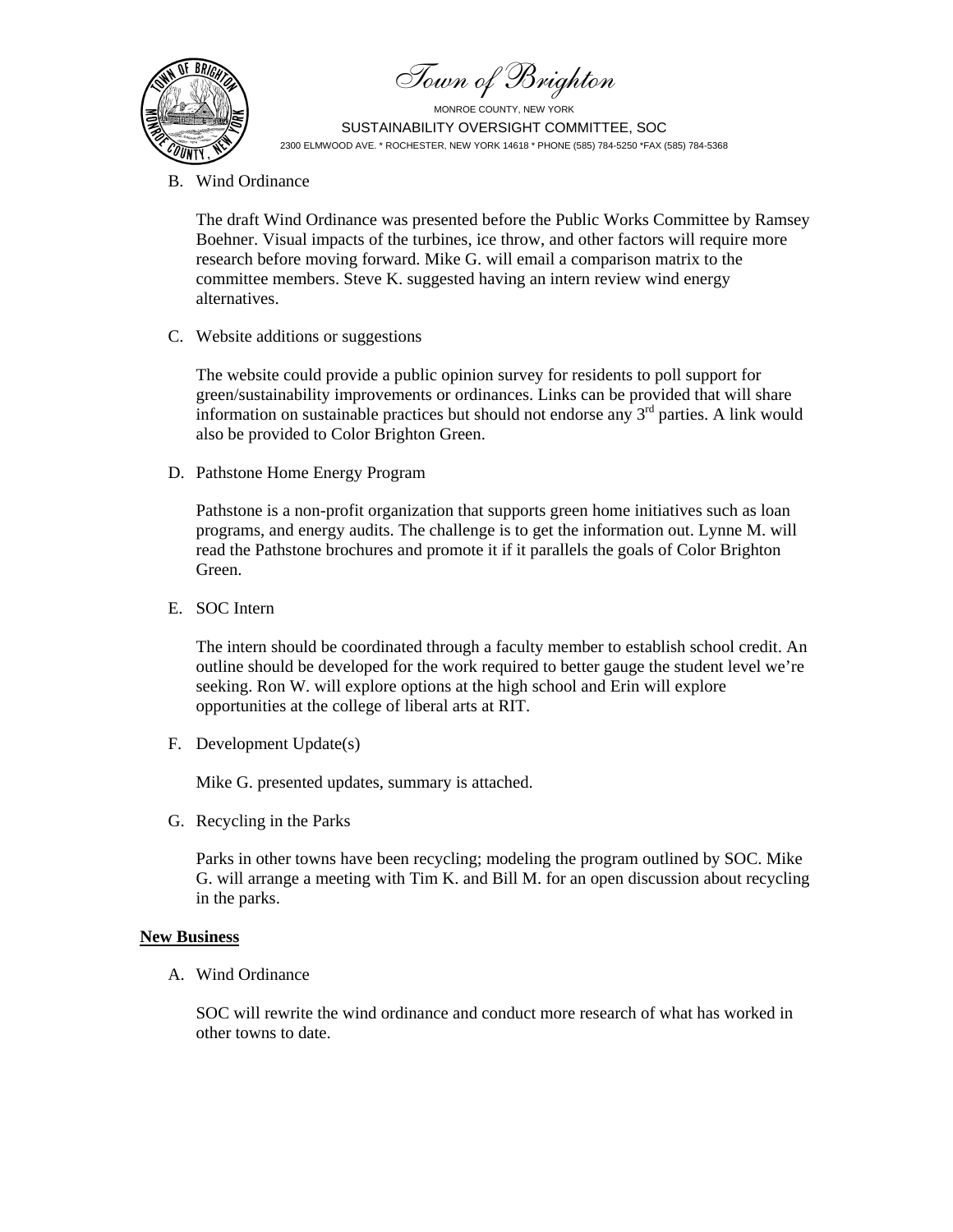Town of Brighton



B. SOC Intern

An outline of responsibilities for a prospective intern should be developed to better evaluate the SOC needs and the age of student best suited for the position.

C. Recycling

The SOC wishes to explore the obstacles that are preventing the Town of Brighton from recycling in the parks and open dialogue with other Towns to find out how these obstacles are overcome.

**Adjournment**: Meeting was adjourned at 8:45 PM

# **Next Meeting:**

The next meeting will be held on July  $18<sup>th</sup>$ , 2012 in the Stage Conference Room at 7:00 PM to 8:30 pm at Town Hall.

Minutes submitted by: Eric Mineker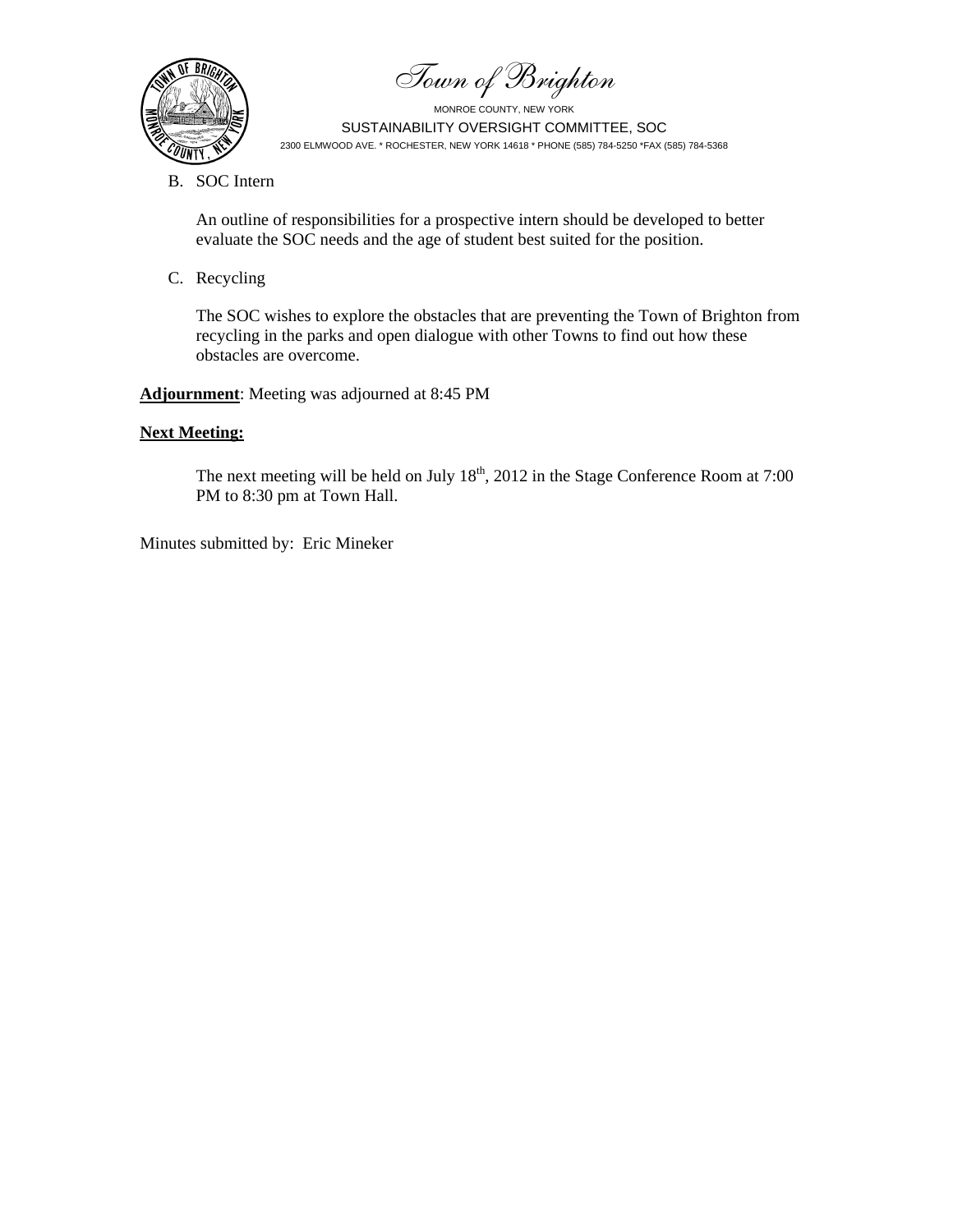Town of Brighton



# *Sustainability Oversight Committee May 2, 2012*

# *Meeting Minutes*

**Attendance:** The meeting was held in the Stage Conference Room at the Brighton Town Hall and began at 7:05 PM.

> present present present present present present absent present

| Paul Tankel, Chairperson  |
|---------------------------|
| Stephen Kittelberger      |
| Erinn Ryen                |
| Paul Gardner              |
| Ronald Wexler, Vice Chair |
| Shubhangi Gandhi          |
| Peter DeBraal             |
| Michael Guyon, PE         |
|                           |

**Minutes:** The draft April 4<sup>nd</sup> meeting minutes were approved without modifications.

## **Open Forum:**

#### **Announcements:**

#### **Old Business**

**A.** Temple B'rith Kodesh Presentation

Ron, Erinn, and Subhanghi attended the meeting. The presentation lasted about 45 minutes and had approximately 25 attendees. It was Temple B'rith Kodesh's first exposure to the SOC. A link to the SOC should be provided on the Town's web page. The webpage should include reports/studies, such as the lighting evaluation, links to informational sites, SOC announcements/events, relevant articles annual reports and the meeting agendas and minutes.

The Town is currently in the process of updating the website and the above referenced modifications will be incorporated into the new website.

**B.** Town Board Presentation

Mike G. will provide Mary Ann Hussar with a copy of the power point presentation for the Town Board. The first slide of the presentation should be revised to include a listing of the members of the committee. The second slide should be removed and the leaf collection vacuum should be placed on the slide that discusses Town Operations and Facilities. The last slide should include a link to the Town's website and contact info. The presentation will be on the May 9<sup>th</sup> Town Board agenda.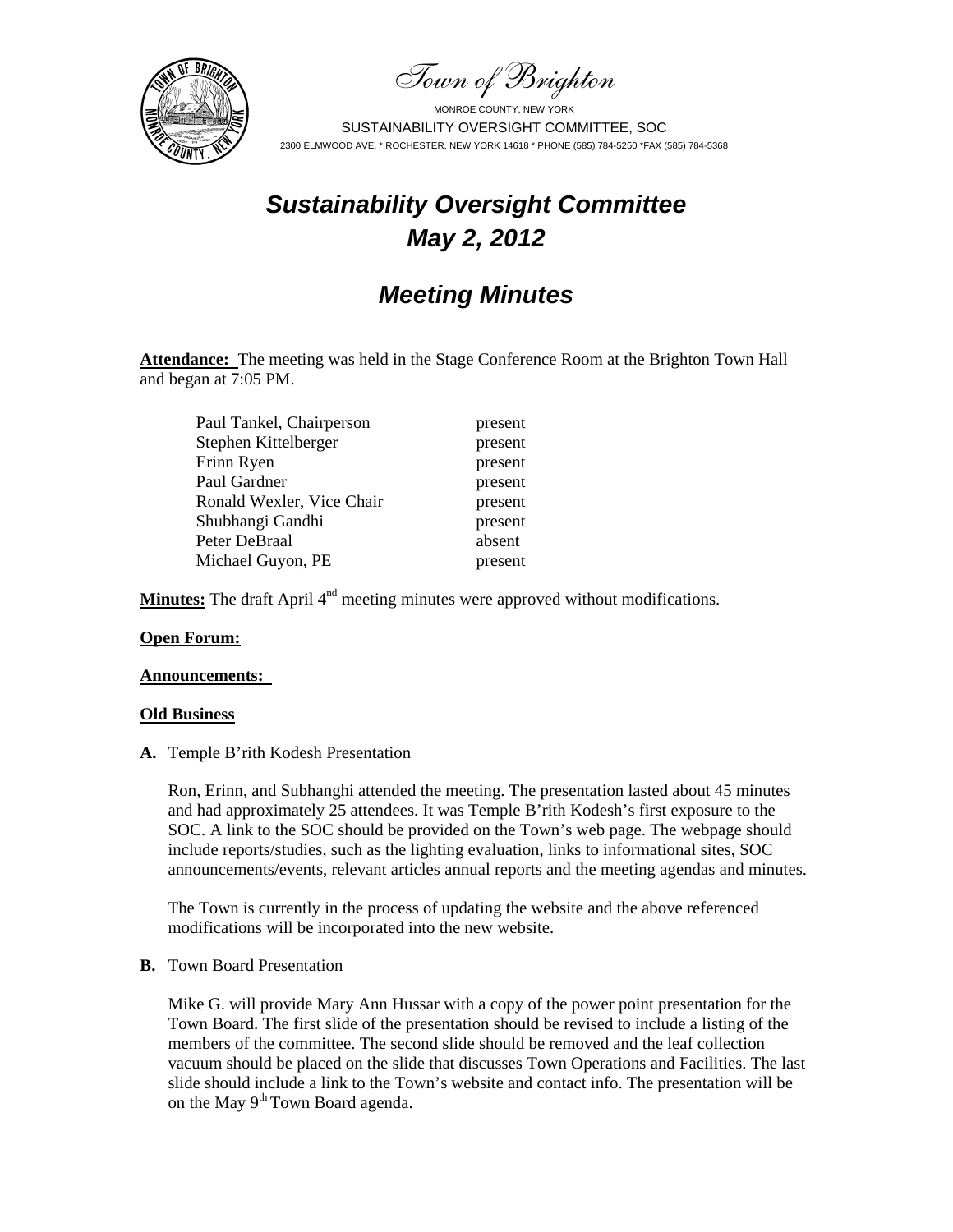Town of Brighton



**C.** Recycling Letter

Steve K. will contact John Steinbrenner of the Parks and Rec. committee to follow up on the proposed recycling plan and discuss its success.

## **D.** CBG Energy Fair

The SOC has not registered for the Energy fair. The SOC would consider sharing a booth with the Bicycle and Pedestrian Task Force but the task force may already have plans for their booth. The date for the fair is June  $10<sup>th</sup>$ . Subhanghi will put together a presentation board for the Energy Fair. Ron W. and Mike G. will develop a binder including the SOC's accomplishments

**E.** SOC Intern

The SOC is considering a college level intern to assist with studies and committee assignments. The SOC should develop a program which outlines the responsibilities of the intern and the anticipated deliverables for the position. This letter should be presented to local colleges to investigate student and faculty interest. A program could be developed where the intern would receive college credit for their participation with the SOC. The SOC should contact Karen Berger at the U of R regarding the intern program.

The Brighton High School indicated that students could be available to assist the SOC with studies and data gathering. The SOC should identify tasks appropriate for a high school student.

**F.** Brighton News Letter –Erinn

Mike G. will contact Doug Clapp, Town Communication Officer, regarding the length of the letter. Erinn will revise the existing article and forward to the SOC members for their comment.

**G.** Sustainability Oversight Committee –Vice Chairman

Ron W. has been appointed the Vice Chairman for the SOC.

**H.** Development Updates

Mike Guyon provided the attached summary.

- **I.** Green schools/Brighton CSD- Ron W.
- **J.** Waterless or Propane Fracking

Shubhangi emailed an article regarding the use of liquefied propane in the hydraulic fracturing process. The use of propane may provide an alternative that is not considered in the Town's present moratorium on fracking. This new technique would not generate the wastewater associated with the current hydraulic fracturing method. The SOC will investigate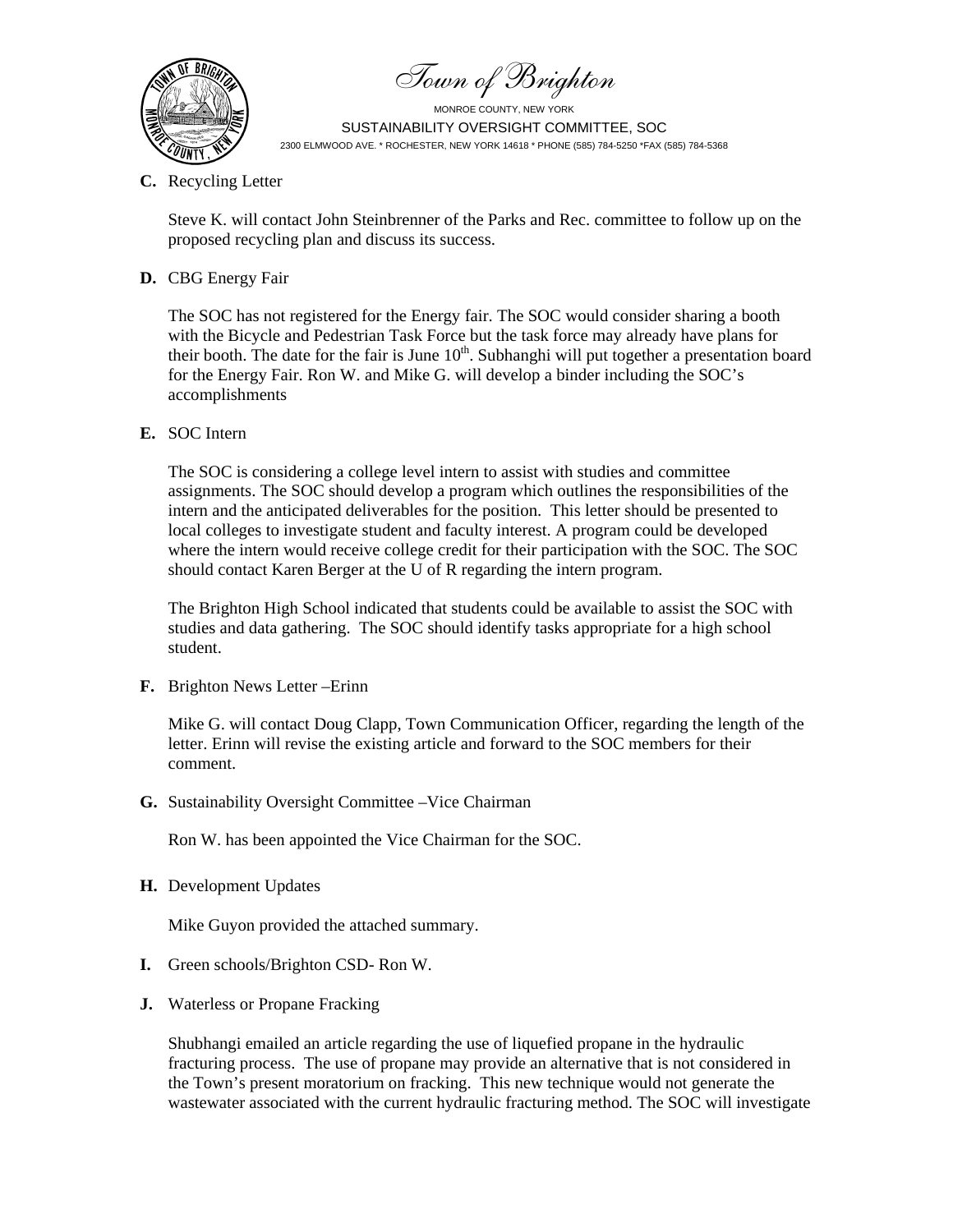Town of Brighton



MONROE COUNTY, NEW YORK SUSTAINABILITY OVERSIGHT COMMITTEE, SOC 2300 ELMWOOD AVE. \* ROCHESTER, NEW YORK 14618 \* PHONE (585) 784-5250 \*FAX (585) 784-5368

hydraulic fracturing using propane and report to the Town Board. Meanwhile the existing moratorium on hydro fracking should be revised to consider propane hydraulic fracturing. Ron W. did some cursory research and identified that the transportation and storage of the propane creates the potential for a large explosion.

Mike G. will investigate the expiration of the moratorium. The SOC should investigate regulatory requirements regarding hydraulic fracturing once the moratorium expires.

**K.** Review of "parking lot" – The SOC reviewed the items contained in the "parking lot" and determined that many of the priority issues have been addressed. The SOC members should identify new issues to add to the "parking lot".

#### **New Business**

**Website** 

SOC members should develop ideas for additions and updates to the website.

A representative of Color Brighton Green will attend a portion the next SOC meeting.

**Adjournment**: Meeting was adjourned at 8:45 PM

#### **Next Meeting:**

The next meeting will be held on June  $6<sup>th</sup>$ , 2012 in the Stage Conference Room at 7:00 PM to 8:30 pm at Town Hall.

Minutes submitted by: Eric Mineker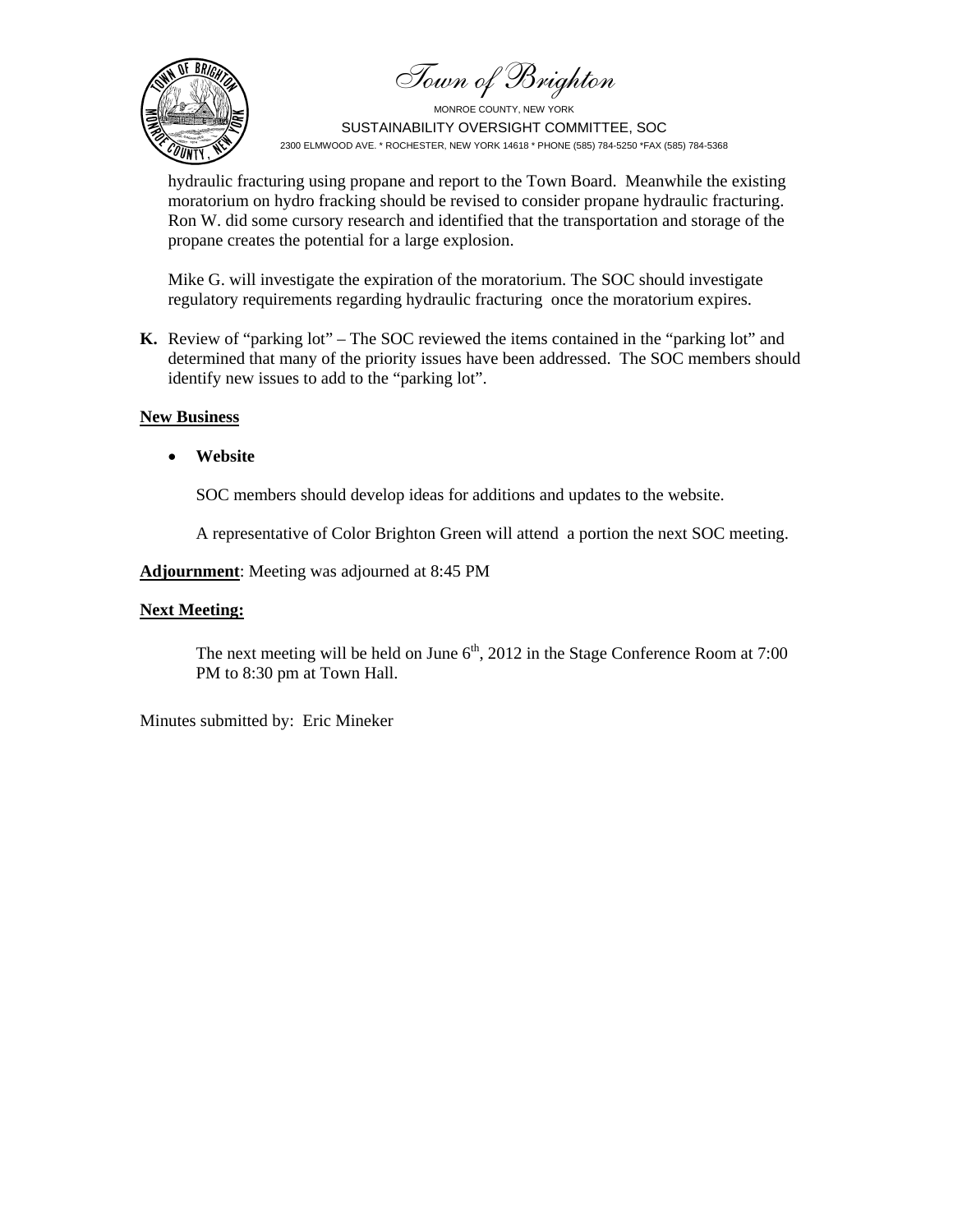Town of Brighton



# *Sustainability Oversight Committee April 4, 2012*

# *Meeting Minutes*

**Attendance:** The meeting was held in the Stage Conference Room at the Brighton Town Hall and began at 7:05 PM.

Paul Tankel, Chairperson present Stephen Kittelberger present Erinn Ryen present Peter Debraal present Paul Gardner present Ronald Wexler present Subhanghi Gandhi present Michael Guyon, PE present Eric Mineker present

**Minutes:** The draft March  $7<sup>th</sup>$  meeting minutes were approved without modifications.

## **Open Forum:** none

#### **Announcements:**

Mike Guyon will contact Reconnect Rochester and invite them to present at a Bicycle Pedestrian Master Plan Committee.

#### **Old Business**

**A.** Color Brighton Green Meeting

Paul met with Color Brighton Green and they welcome the initiatives of the SOC. Color Brighton Green has and continues to bring in speakers and educate public on green practices and have collected signatures for recycling in the parks. Color Brighton Green plans to host an Energy Festival at the Farmers Market on June  $10<sup>th</sup>$  from 9 AM to1PM and welcomes the presence of the SOC.

## **B.** Town Board Presentation

A presentation to the full Town Board is tentatively scheduled for May 9th. Mike Guyon will contact Mary Ann Hussar and schedule this meeting. Paul T., presented a draft power point presentation that will be presented at the Town Board meeting. The committee members reviewed the presentation and suggested simplifying the information and providing pictures supporting the SOC efforts. A collective effort to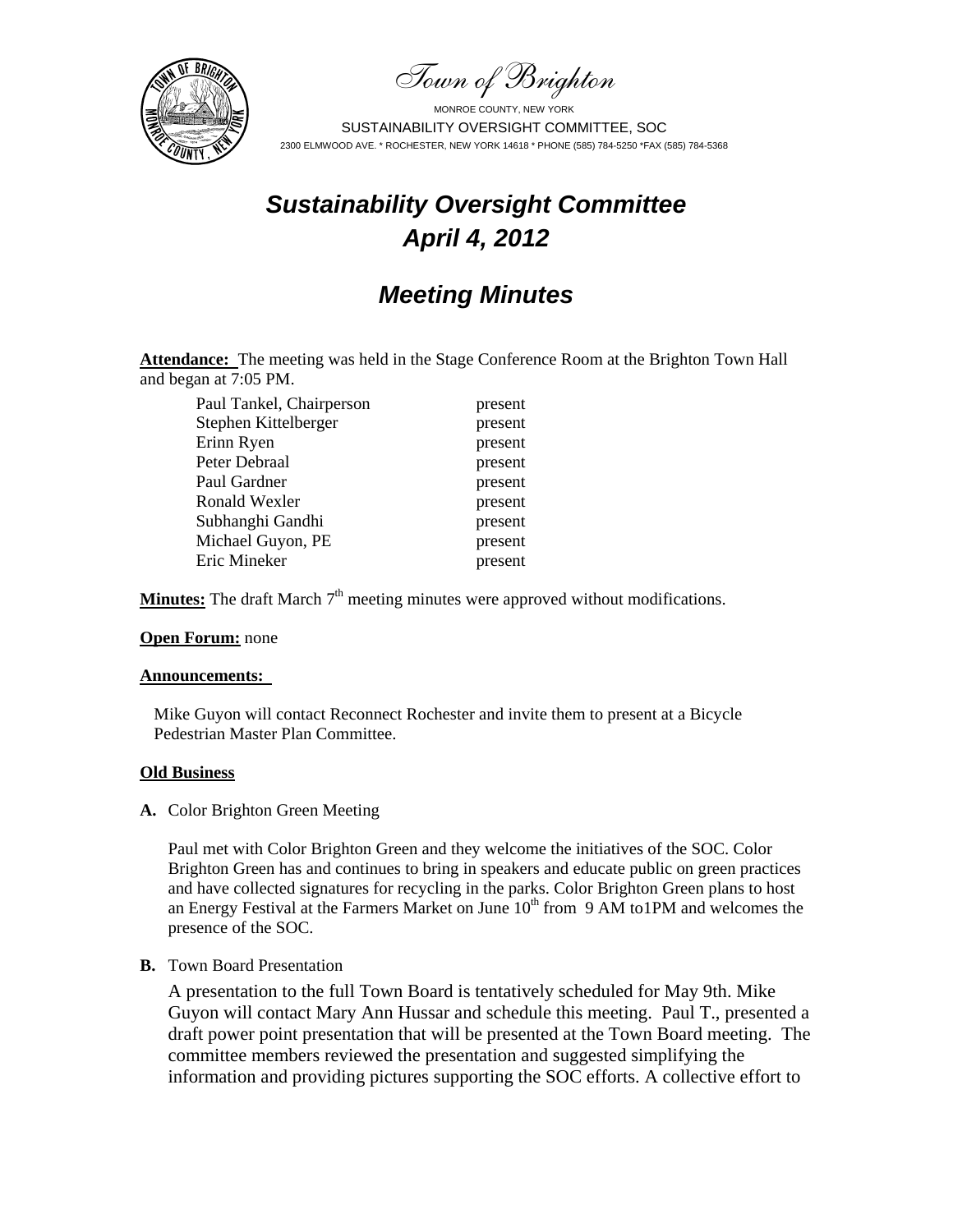Town of Brighton



MONROE COUNTY, NEW YORK SUSTAINABILITY OVERSIGHT COMMITTEE, SOC 2300 ELMWOOD AVE. \* ROCHESTER, NEW YORK 14618 \* PHONE (585) 784-5250 \*FAX (585) 784-5368

compile pictures of Sustainable practices in Brighton for the presentation will be helpful. Paul T. will represent the SOC. The presentation should be approximately 10 minutes in length.

An article should be prepared for the upcoming Town newsletter (M. Guyon to advise on date due), with materials posted on the website. Erinn R. will prepare a draft article and circulate the article to the committee for review and comment.

**C.** Bicycle and Pedestrian Master Plan Informational Meeting

Mike G. presented a brief summary regarding the Open House meeting for the Bicycle and Pedestrian Master Plan. Data collection is complete and the committee will begin working on recommendations. The report will be complete in the fall of 2012.

**D.** Green schools/ Brighton CSD

Ron Wexler met with Brighton CSD. School Board is open to get feedback from SOC with projects. Students could be interested in coming to SOC meeting. Erinn Ryen has had conversations to coordinate a visit to RIT.

**E.** Greening USA

Did not apply but should consider next year. Eligibility for award depends on membership.

**F.** Refuse District

Tabled for next meeting

**G.** Review of "Parking Lot"

Tabled for next meeting

**H.** Brighton News Letter

Paul and Erinn are developing; Mike will talk to Doug about deadline.

**I.** Parks and Rec. Meeting

Coaches and Staff seemed receptive to ideas; however the committee was reluctant to install recycling containers at this time. Paul Gardner contacted Waste Management who indicated they do not pick up recycling with cross contamination. A draft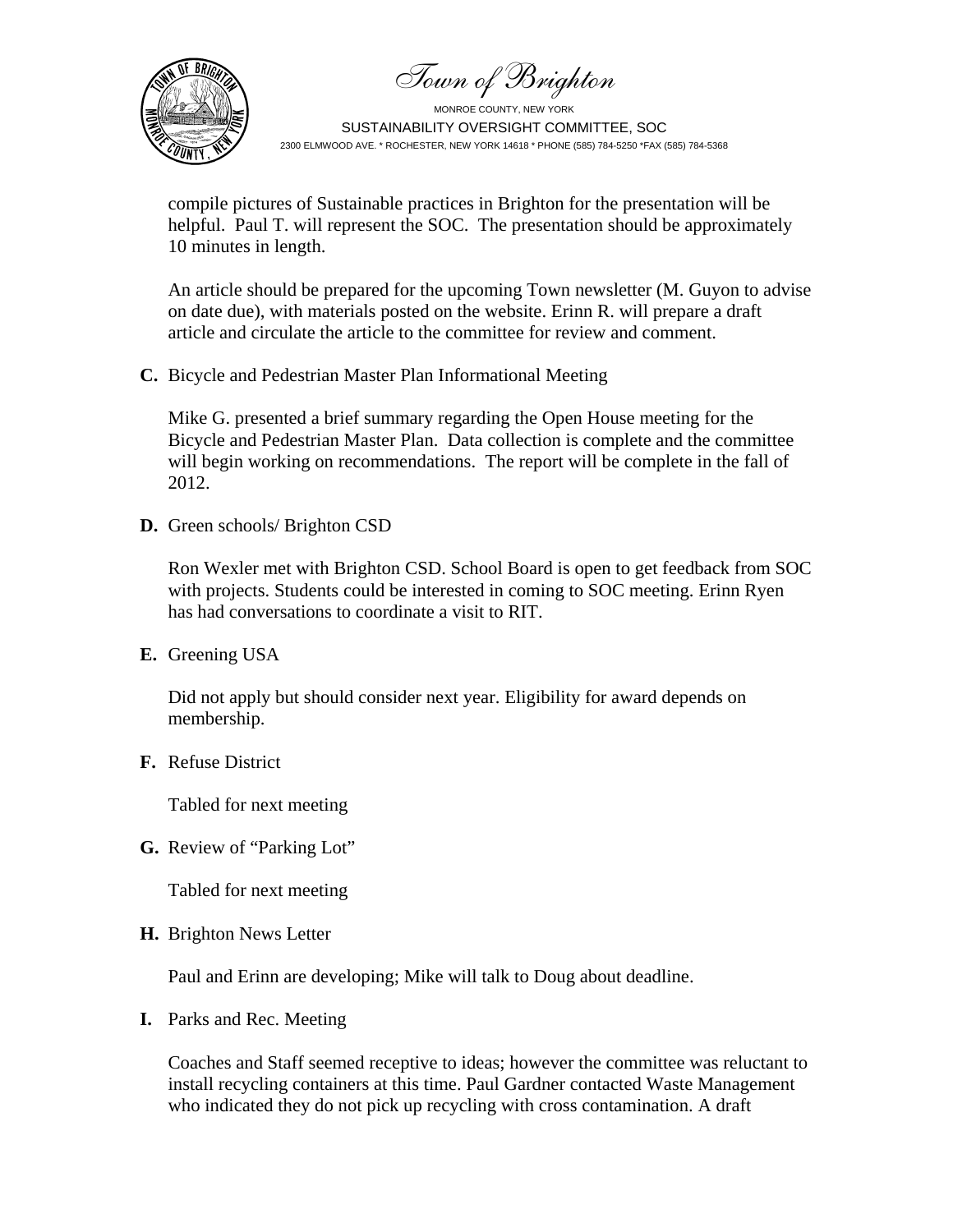Town of Brighton



MONROE COUNTY, NEW YORK SUSTAINABILITY OVERSIGHT COMMITTEE, SOC 2300 ELMWOOD AVE. \* ROCHESTER, NEW YORK 14618 \* PHONE (585) 784-5250 \*FAX (585) 784-5368

recommendation will be prepared by Steve K. The draft letter will be circulated to the SOC for comment prior to submission to Supervisor Moehle. Mike G will discuss recycling at 12 corners with Tim K.

**J.** Development Updates

Mike Guyon provided the attached summary.

## **New Business**

• Energy Festival:

This event will be held by Color Brighton Green on June  $10<sup>th</sup>$  from 9-1pm at the Farmers Market. A table with a poster presentation could be good PR. Possibly have a small handout with the links to relevant studies performed by the SOC with a QR code linking to the studies.

• Recycling in the Parks:

A draft letter to Bill M. will be written by Stephen Kittelberger citing recommendations of the SOC regarding the Parks role in recycling. At the next meeting the draft recommendation will be reviewed.

**Adjournment**: Meeting was adjourned at 8:45 PM

## **Next Meeting:**

The next meeting will be held on May 2, 2012 in the Stage Conference Room at 7:00 PM to 8:30 pm at Town Hall.

Minutes submitted by: Eric Mineker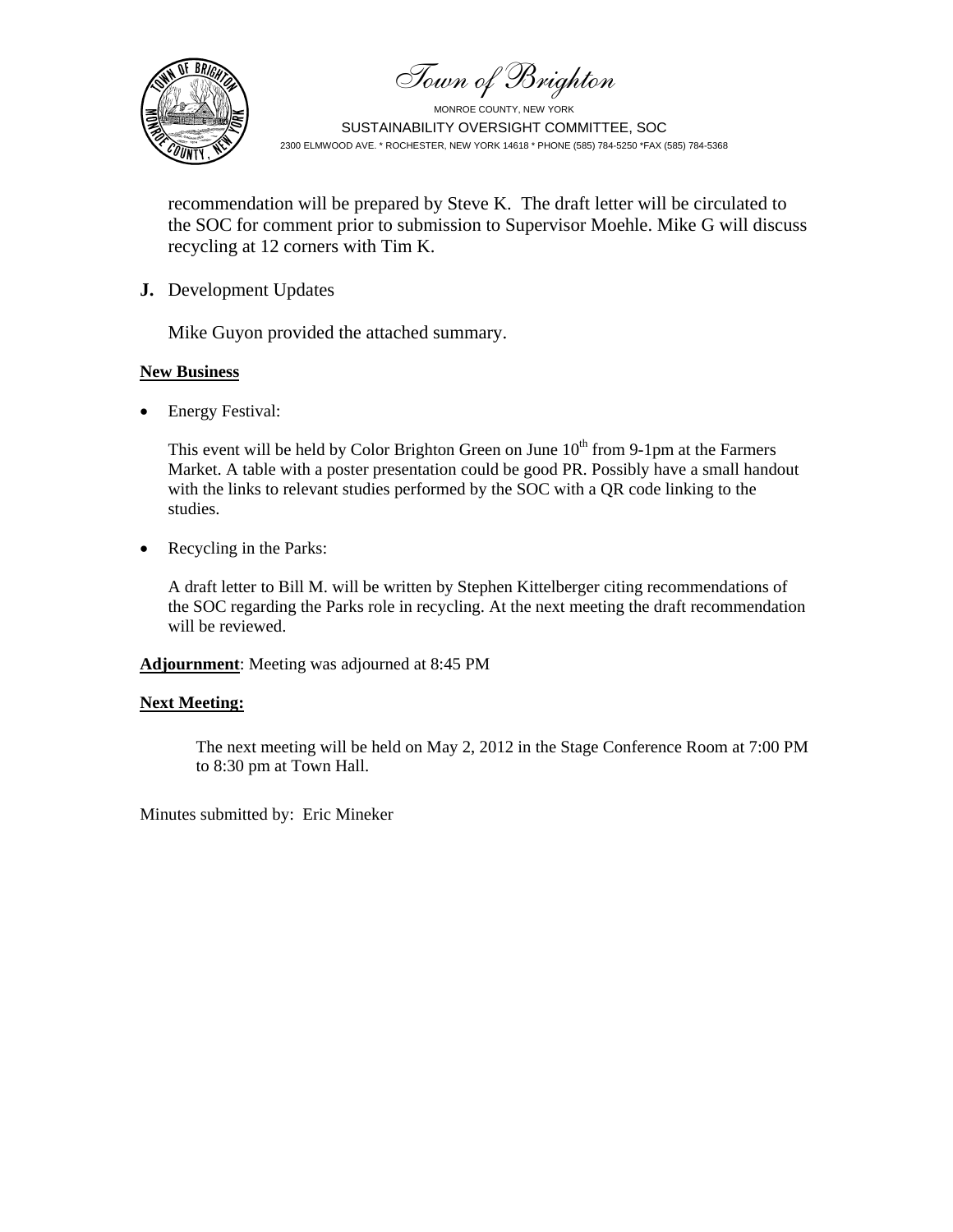Town of Brighton



# *Sustainability Oversight Committee March 7, 2012*

# *2nd Draft Minutes*

**Attendance:** The meeting was held in the Stage Conference Room at the Brighton Town Hall and began at 7:07 PM.

| Paul Tankel, Chairperson                 | present        |
|------------------------------------------|----------------|
| Stephen Kittelberger                     | present        |
| Erinn Ryen                               | absent         |
| Peter Debraal                            | present        |
| Paul Gardner                             | joined at 7:45 |
| <b>Ronald Wexler</b>                     | present        |
| Subhanghi Gandhi                         | present        |
| Michael Guyon, PE                        | present        |
| <b>Thomas Low</b>                        | present        |
| Eric Meneker                             | present        |
| Jon Lam, Reconnect Rochester             | present        |
| Mike Governale, Reconnect Rochester      | present        |
| <b>Bob Williams, Reconnect Rochester</b> | present        |

- I. **Minutes:** The Committee reviewed and approved the minutes of 2.1.12
- II. **Open Forum:** none
- III. **Announcements**: M. Guyon advised the members of a public meeting on the early stages of the Town's Bicycle/Pedestrian Master Plan to be held at Town Hall March 29<sup>th</sup> from 5 to 8 P.M..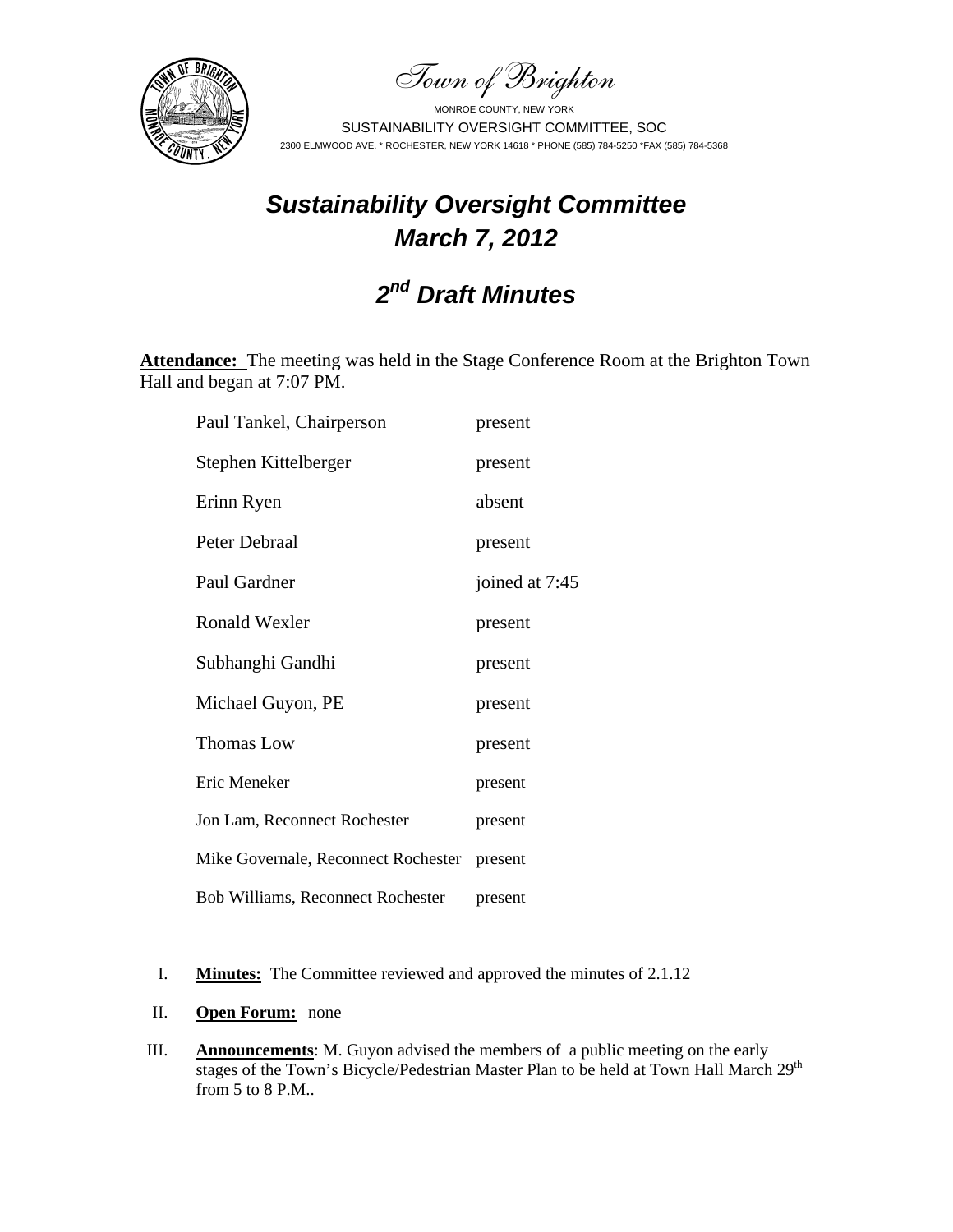Town of Brighton



S. Gandhi advised the members of a meeting to be held at her office on Monday, March  $12<sup>th</sup>$  with two students from U. Mass. in regards residential solar energy systems.

## IV. **Old Business**

A. Reconnect Rochester

The noted representatives of the group made a 20-minute presentation on their group and its goal to promote alternative transportation (primarily mass transit). The most promising areas of cooperation seem to be (a) joint advocacy with the U. of Rochester on employee and student transportation, and (b) joint advocacy with RGRTA, especially in the development of suburban transfer centers.

# B. Recycling in the parks

S. Kittleberger and Paul Gardner will attend a meeting with the sports leagues on March  $8<sup>th</sup>$ , and will provide a summary to M. Guyon.

Parks & Rec.'s approach is expected to include the placement of a recycling bin at the concessions stands in Meridian and Buckland only, with the bins to be used for the collection of containers only. The leagues will be encouraged to use their team members to police the fields and bring the containers to the bins.

The Committee will advise, instead, that bins be provided at every field, with a strong signage program in support.

B. Year-end report review with Supervisor Moehle; presentation to Town Board

Chairman Tankel and M. Guyon reviewed the report with Supervisor Moehle on 2/24. The Supervisor was described as supportive of additional outreach by the Committee and of the Committee's initiatives.

A presentation to the full Town Board is tentatively scheduled for late April. An article should be prepared for the upcoming Town newsletter (M. Guyon to advise on date due), with materials posted on the website.

Chairman Tankel will confer with the Supervisor on the level of detail to be provided on the pending initiatives.

C. Development update

M. Guyon reviewed the attached map with the Committee.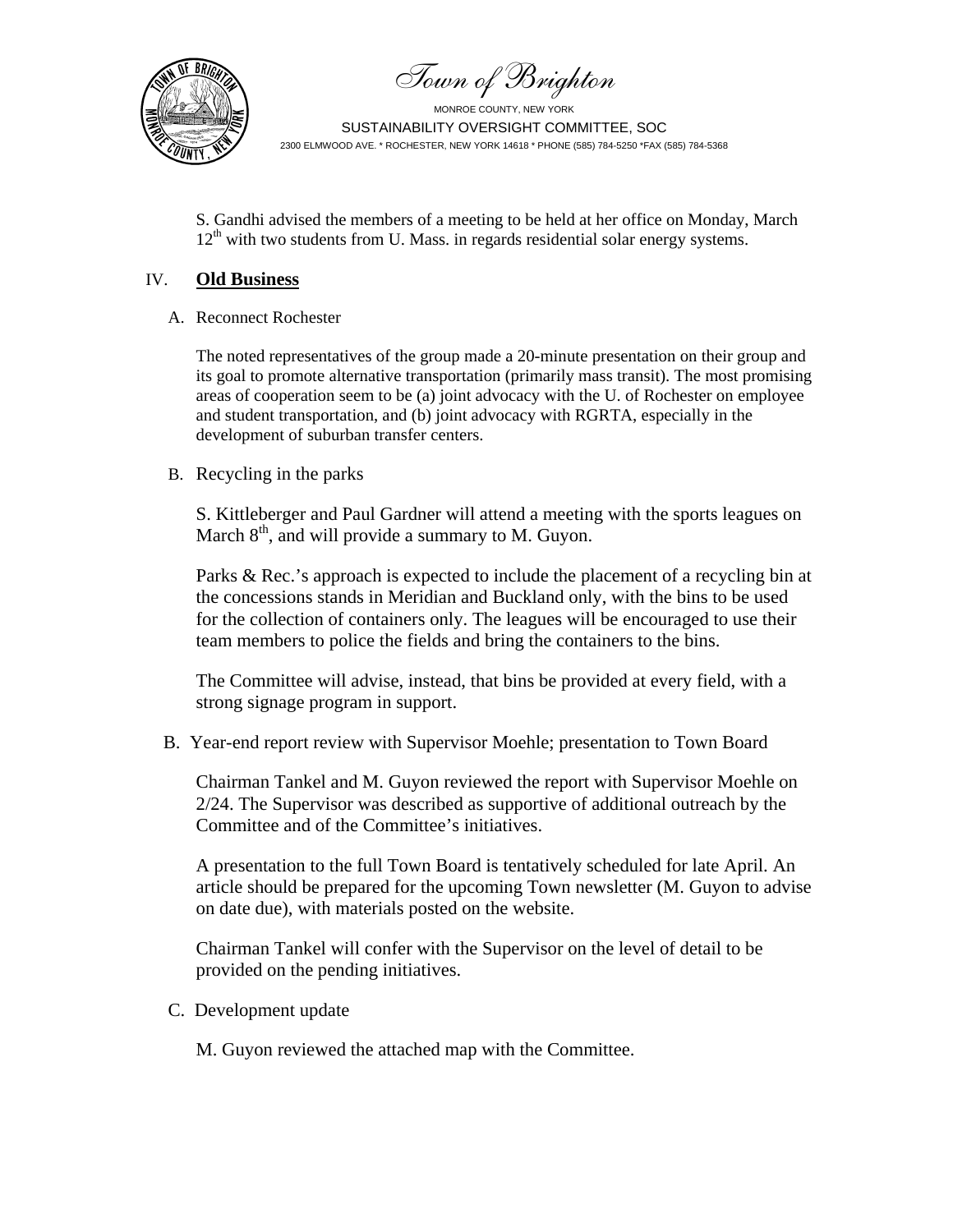Town of Brighton



D. Exterior lighting

Low reviewed the latest draft with the Committee. The only significant change was to tighten the standards for light spill/light trespass. M. Guyon will e-mail the text to the members.

The Committee concurs that the draft is ready for the Public Works Committee's April meeting.

E. Referrals to the Town Board

M. Guyon will update at the next meeting on the status of the Town Board's review of various matters recently referred by the Committee.

# **V. New Business :**

A. Color Brighton Green

The need to coordinate with this organization was discussed. Chairman Tankel will speak with Cheryl (?), and extend an invitation to a representative of the group to an upcoming Committee meeting.

B. Greening USA awards program

M. Guyon will ask Doug Clapp to prepare the brief application for this award (due March  $23<sup>rd</sup>$ ).

## **VI. Adjournment:** Meeting was adjourned at 8:53 PM

## **VII. Next Meeting:**

The next meeting will be held on April 4th in the Stage Conference Room at 7:00 PM to 8:30 pm .

Minutes submitted by: Thomas Low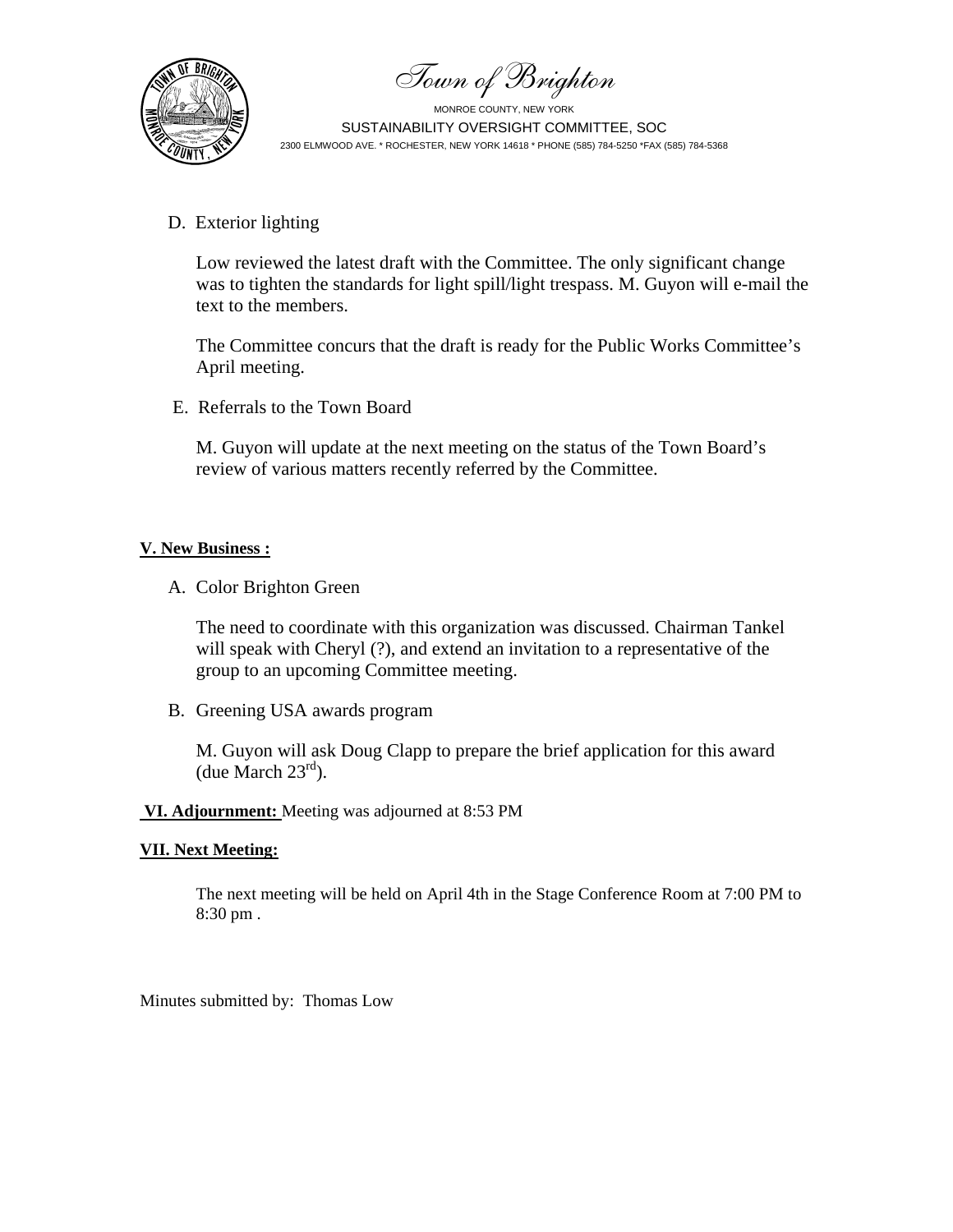Town of Brighton



# *Sustainability Oversight Committee February 1, 2012*

# *Minutes*

**Attendance:** The meeting was held in the Stage Conference Room at the Brighton Town Hall and began at 7:04 PM.

| Paul Tankel, Chairperson | present |
|--------------------------|---------|
| Stephen Kittelberger     | present |
| Erinn Ryen               | present |
| Peter Debraal            | present |
| Paul Gardner             | absent  |
| <b>Ronald Wexler</b>     | absent  |
| Subhanghi Gandhi         | present |
| Michael Guyon, PE        | present |
| <b>Thomas Low</b>        | present |
| <b>Ramsey Boehner</b>    | absent  |
| Eric Meneker             | present |

- I. **Minutes:** The Committee reviewed and approved the minutes of 1.4.12
- II. **Open Forum:** none
- III. **Announcements**: E. Ryen advised the members of a lecture to held at RIT on The Organizational Challenge for Energy Technology Innovation on February 6, 2012 at 4 PM.

S. Gandhi advised the members of a meeting to be held at her office with two students from U. Mass. In regards residential solar energy systems. Date t/b/d.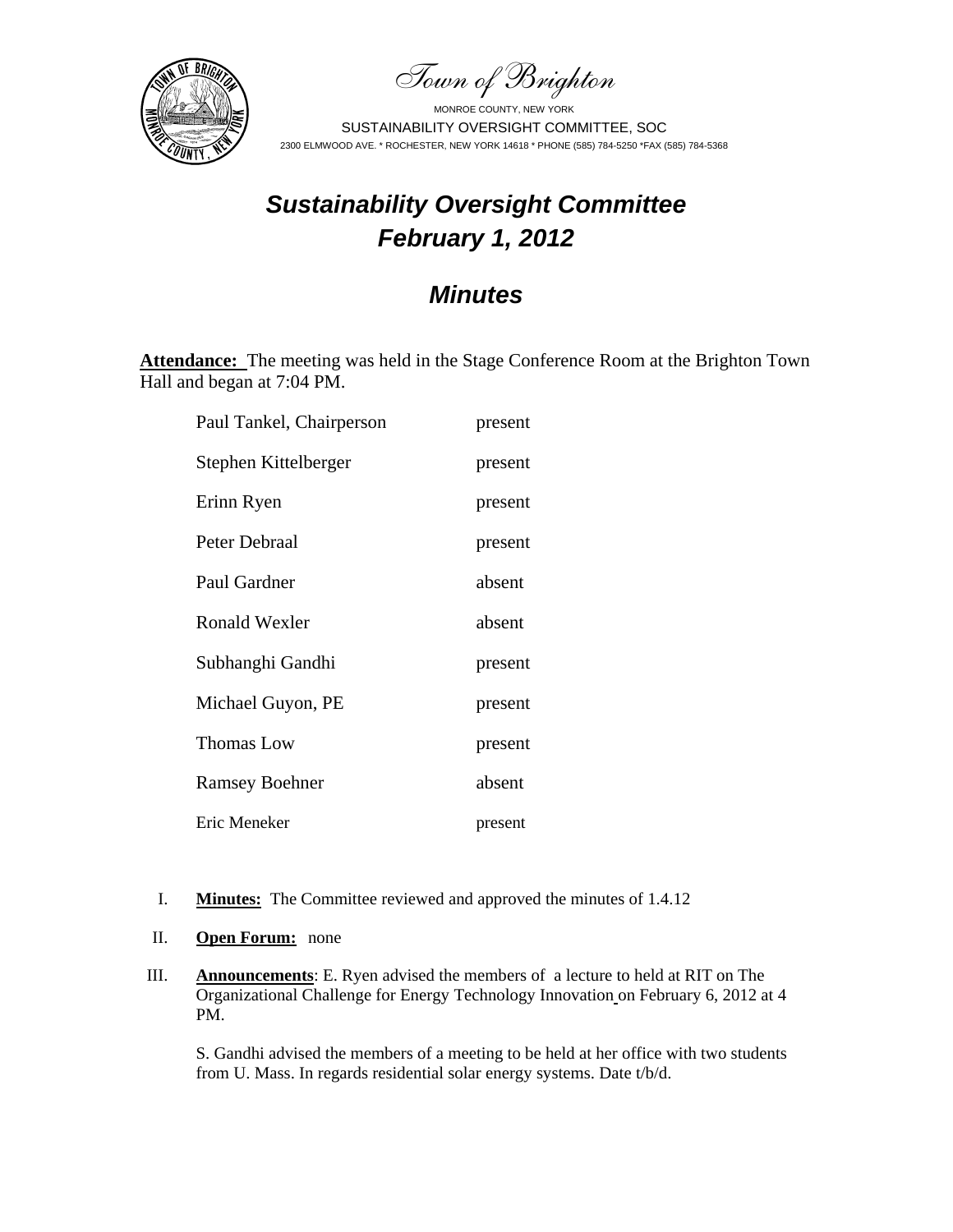

Town of Brighton

# IV. **Old Business**

A. Recycling in the parks

S. Kittleberger will attend a meeting with the sports leagues on March  $1<sup>st</sup>$ . Another member should attend as well, but has not been identified.

Parks & Rec.'s approach is expected to include the placement of a recycling bin at the concessions stands in Meridian and Buckland only, with the bins to be used for the collection of containers only. The leagues will be encouraged to use their team members to police the fields and bring the containers to the bins.

The Committee supports this effort as a first step, and would be willing to assist in an education effort directed to players and their families.

B. Year-end report preparation; presentation to Town Board

Chairman Tankel will review the report with Supervisor Moehle on 2/24, and will seek an opportunity to make a subsequent presentation to the full Town Board.

C. Development update

M. Guyon reviewed the attached list with the Committee

D. "Parking Lot" update

M. Guyon reviewed the attached list with the Committee.

## **V. New Business :**

A. Solar Panel Feasibility Study

T. Low reviewed the results of a study of the feasibility of installing solar panel arrays on the roofs of the Town Hall campus and of the Highway Garage. The physical feasibility was confirmed with two vendors, and cost estimates obtained. These estimates were then checked against NYERDA information. Estimates of energy generation were made, and expected rates applied. Based upon conservative estimates, the systems would have a payback of over 70 years, and cannot be recommended.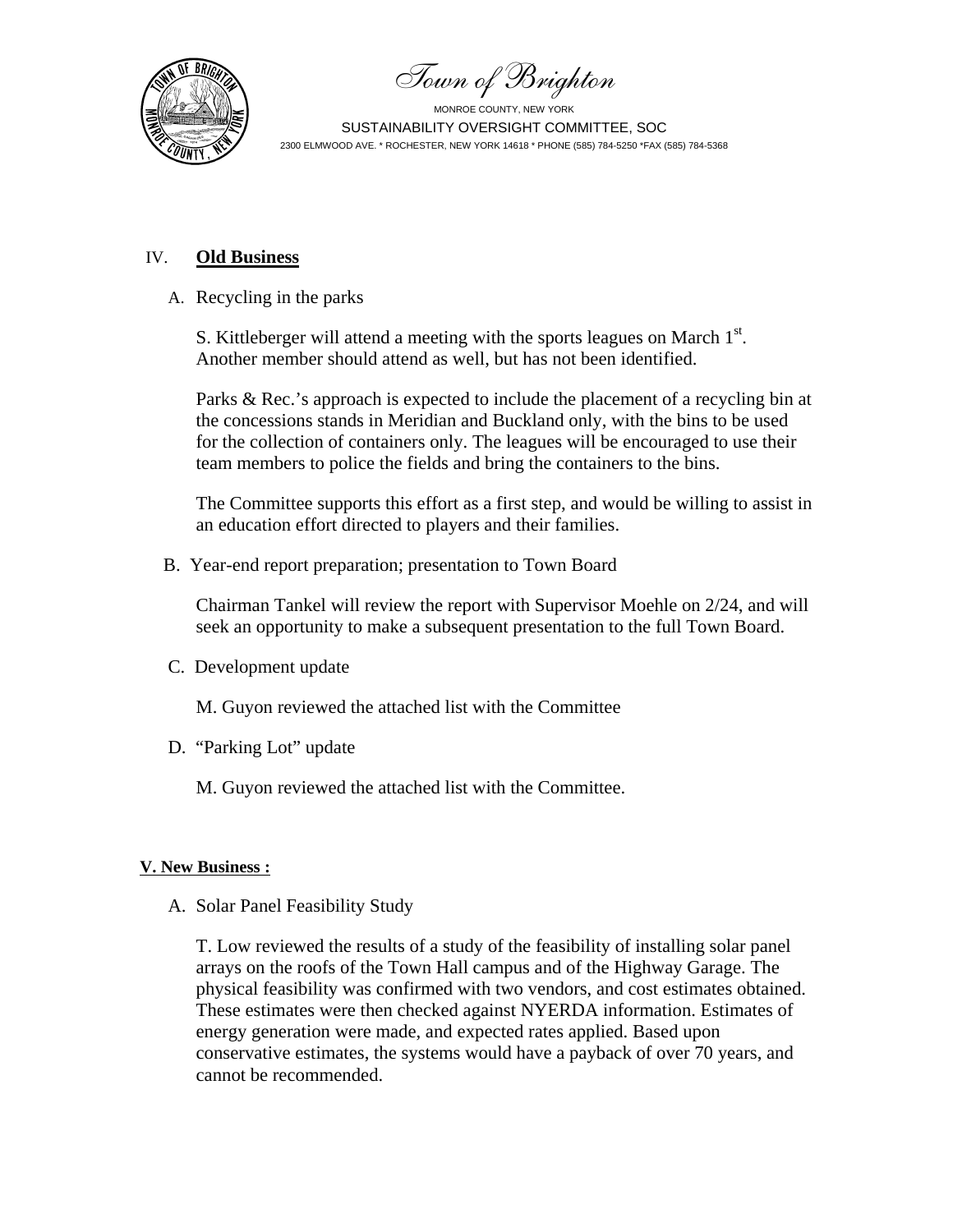Town of Brighton



This feasibility should be re-evaluated in 5-7 years, as the costs of solar panels are steadily declining and electric rates may rise sharply.

B. Leaf Collection Technology Study

T. Low reviewed the results of time studies of the current technology (primarily using loaders and open trucks) with the two most promising alternatives: exclusive use of packer trucks, and use of tow-behind leaf vacuums. Production rates, costs and intangibles (e.g., impacts on traffic, on treelawns) were compared.

The use of leaf vacuums is, on average, somewhat cheaper than the current method, but the difference lies within the margin of error. Leaf vacuums also offer many of those intangible benefits. Low recommends, therefore, that a unit be purchased in the 2013 budget.

 **VI. Adjournment:** Meeting was adjourned at 8:33 PM

## **VII. Next Meeting:**

The next meeting will be held on March 7th in the Stage Conference Room at 7:00 PM to 8:30 pm .

Minutes submitted by: Thomas Low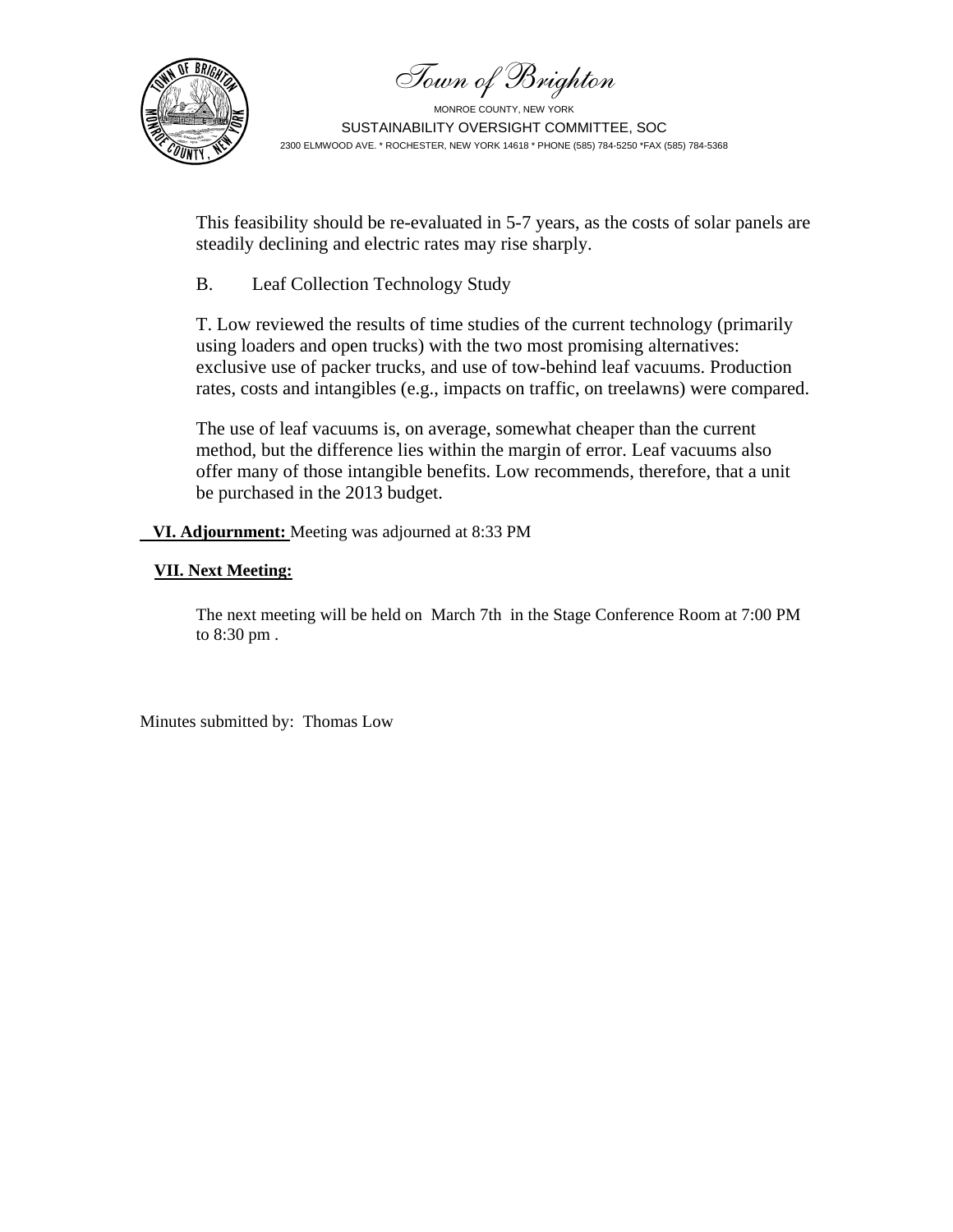Town of Brighton



# *Sustainability Oversight Committee January 4, 2012*

# *Minutes*

**Attendance:** The meeting was held in the Stage Conference Room at the Brighton Town Hall and began at 7:01 PM.

| Paul Tankel, Chairperson                       | present |         |
|------------------------------------------------|---------|---------|
| Stephen Kittelberger                           | absent  |         |
| Erinn Ryen                                     | present |         |
| Peter Debraal                                  | present |         |
| Paul Gardner                                   | present |         |
| Ronald Wexler                                  | present |         |
| Subanghi Gandhi                                | present |         |
| Michael Guyon, PE                              | present |         |
| Thomas Low                                     | present |         |
| <b>Ramsey Boehner</b>                          | present |         |
| John Stinebrenner, Chmn., Parks Advisory Comm. |         | present |

I. **Minutes:** The Committee reviewed and approved the minutes of 12.7.

II. **Introduction:** The Committee met its newest member, Ms. Subanghi Gandhi

- III. **Open Forum:** none
- IV. **Announcements**: Chairman Tankel advised that the Committee's letter, in support of a moratorium on hydrofracking and dated 12.27, was presented to the Town Board on 12.28.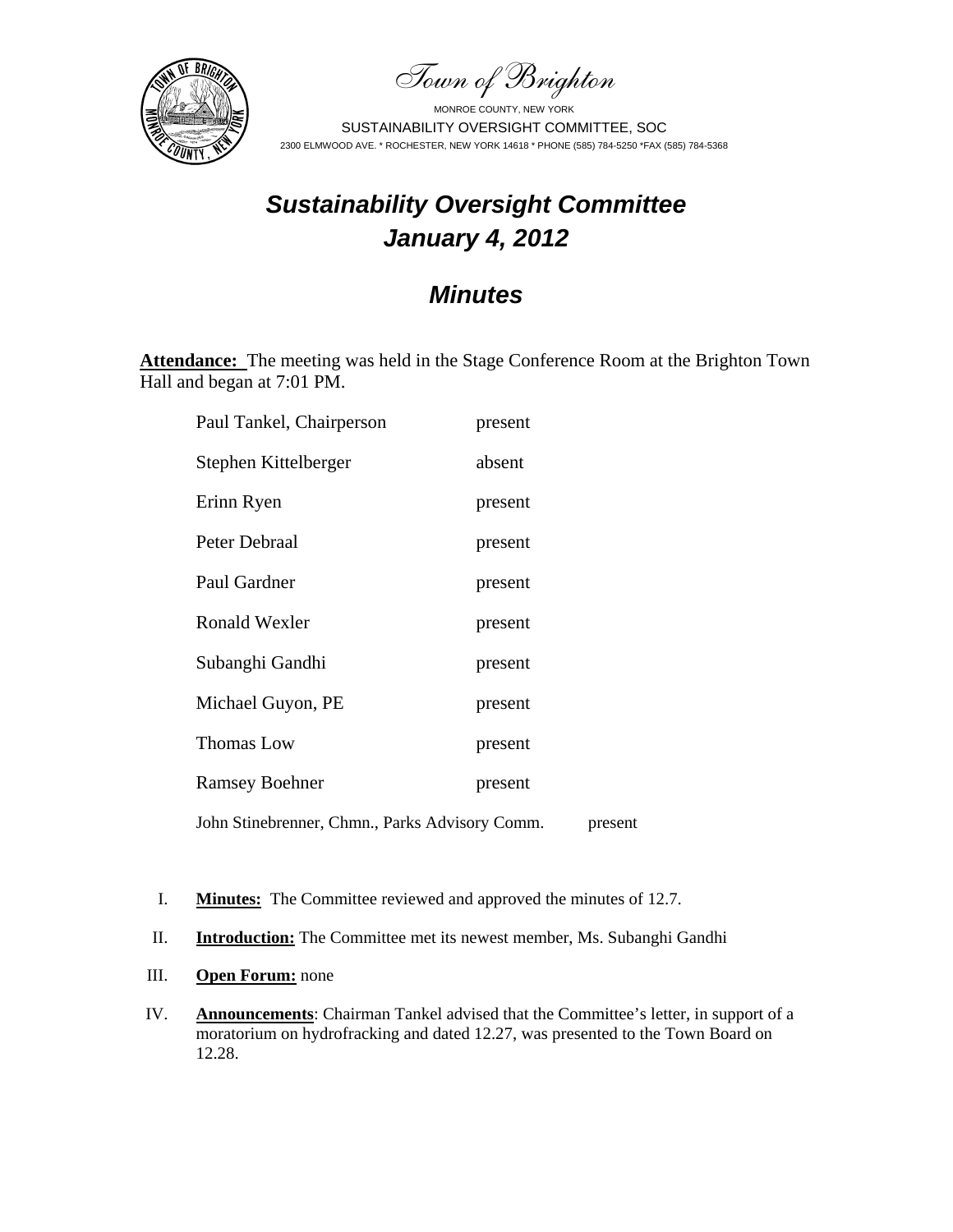Town of Brighton



# **IV. Old Business**

A. Recycling in the parks

J. Steinbrenner stated the support of his Board for an expansion of recycling in the Town parks, said there was no big dollar issue involved and invited the Committee to a meeting with the sports leagues in February (date t/b/a).

He seemed to favor an approach would involve the placement of a recycling bin at the concessions stands in Meridian and Buckland only, with the bins to be used for the collection of containers only. He does see the value of educating the leagues, and of encouraging them to use their team members to police the fields and bring the containers to the bins.

B. Wind energy system regulations

R. Boehner and T. Low reviewed the latest draft, which had been revised to reflect the Committee's previous comments. Height limitations are now proposed to be raised to 120' (to make systems practical), but a large setback to residential zones and a minimum lot size has been added. The limit on the number of systems per lot has been removed. The Committee supports the presentation of the draft to the Public Works Committee for further review.

C. Sustainable renovations for Town Hall (P. DeBraal)

Mr. DeBraal reviewed his proposed guidelines, and the Committee offered (generally minor) comments. These will be incorporated in his final version, which can then be distributed to Town staff.

D. Year-end report preparation; presentation to Town Board

The Committee further reviewed the draft, originally prepared by T. Low and subsequently revised. M. Guyon will prepare and circulate a final draft, to include all the attachments.

# **V. New Business :**

A. Exterior lighting regulations

Messrs. Boehner and Low reviewed the latest draft with the Committee. This draft has subsequently been shared by e-mail. The Committee had two initial concerns: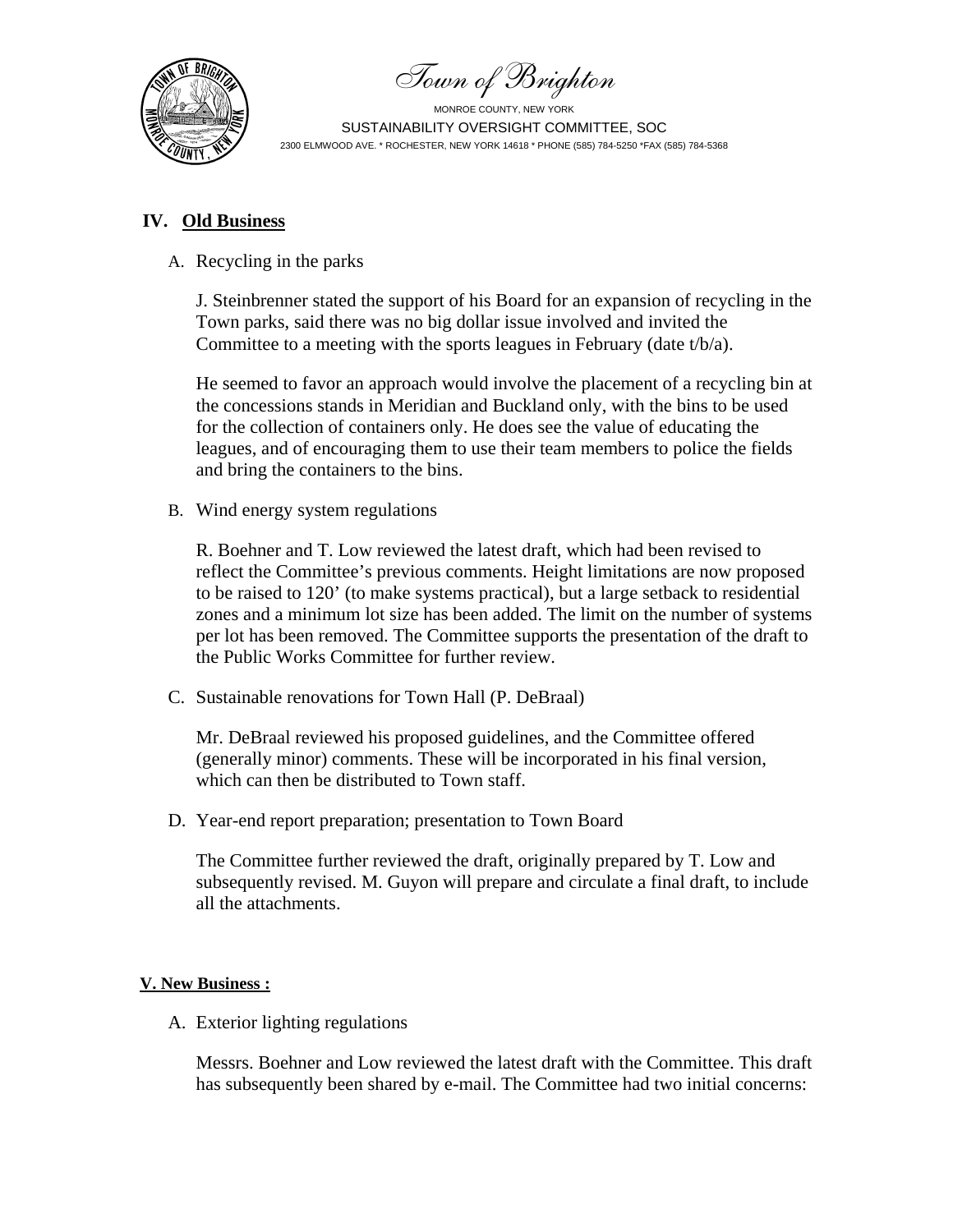Town of Brighton



MONROE COUNTY, NEW YORK SUSTAINABILITY OVERSIGHT COMMITTEE, SOC 2300 ELMWOOD AVE. \* ROCHESTER, NEW YORK 14618 \* PHONE (585) 784-5250 \*FAX (585) 784-5368

(1) that there were no explicit standards for maximum lighting levels (though, as Mr. Boehner noted, the Planning Board has such powers), and (2) that the proposed maximum light spill to residential properties of .2 FC was too high.

## **VI. Adjournment:** Meeting was adjourned at 9:01 PM

## **VII. Next Meeting:**

The next meeting will be held on February 1st in the Stage Conference Room at 7:00 PM to 8:30 pm .

Minutes submitted by: Thomas Low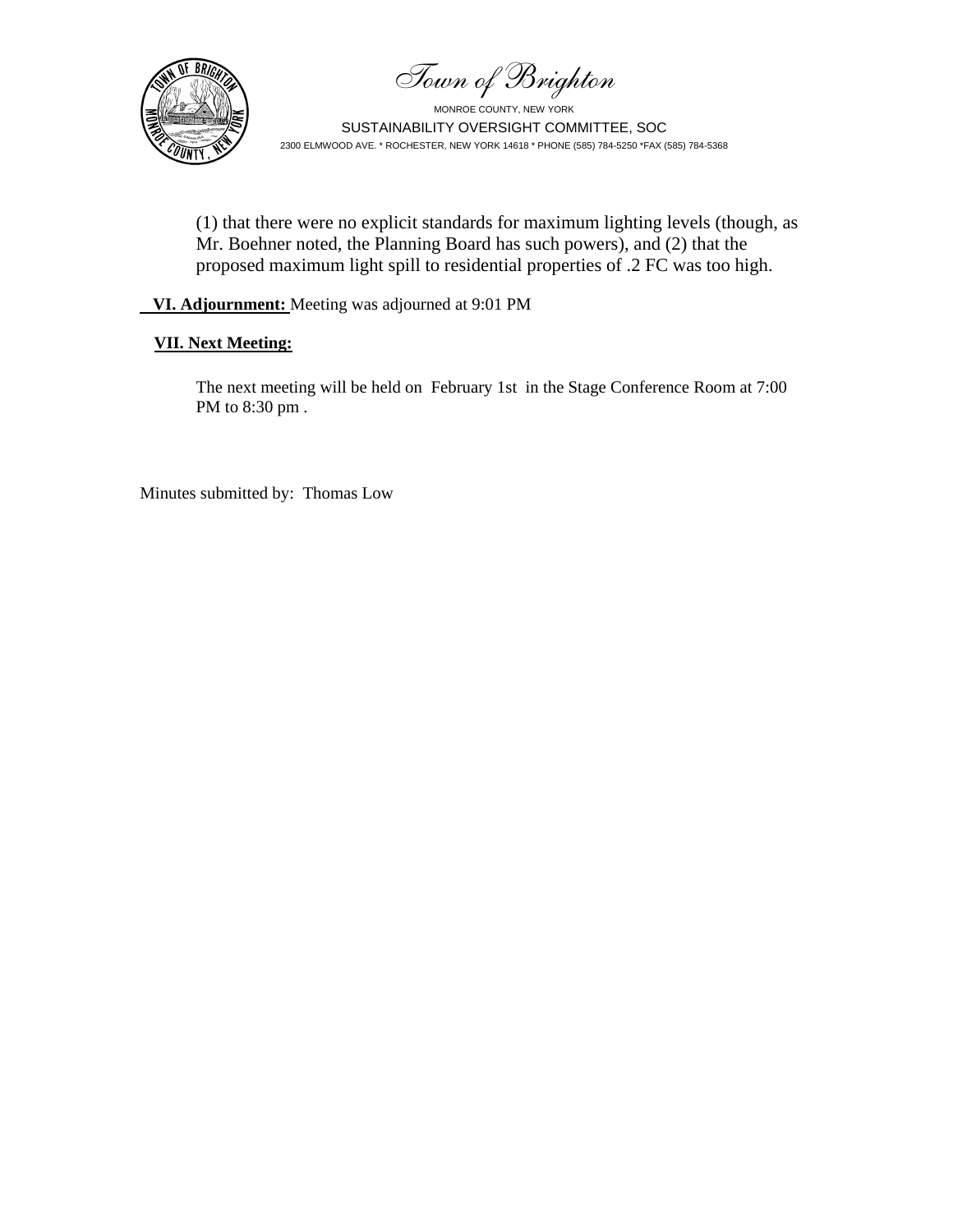

 Year End Report  $\sqrt{2}/26/13$  $\left[\mathbf{E}(\mathbb{Z}^2) \right]$   $\mathbf{E}$  Page 6

# Capital Improvement Program Review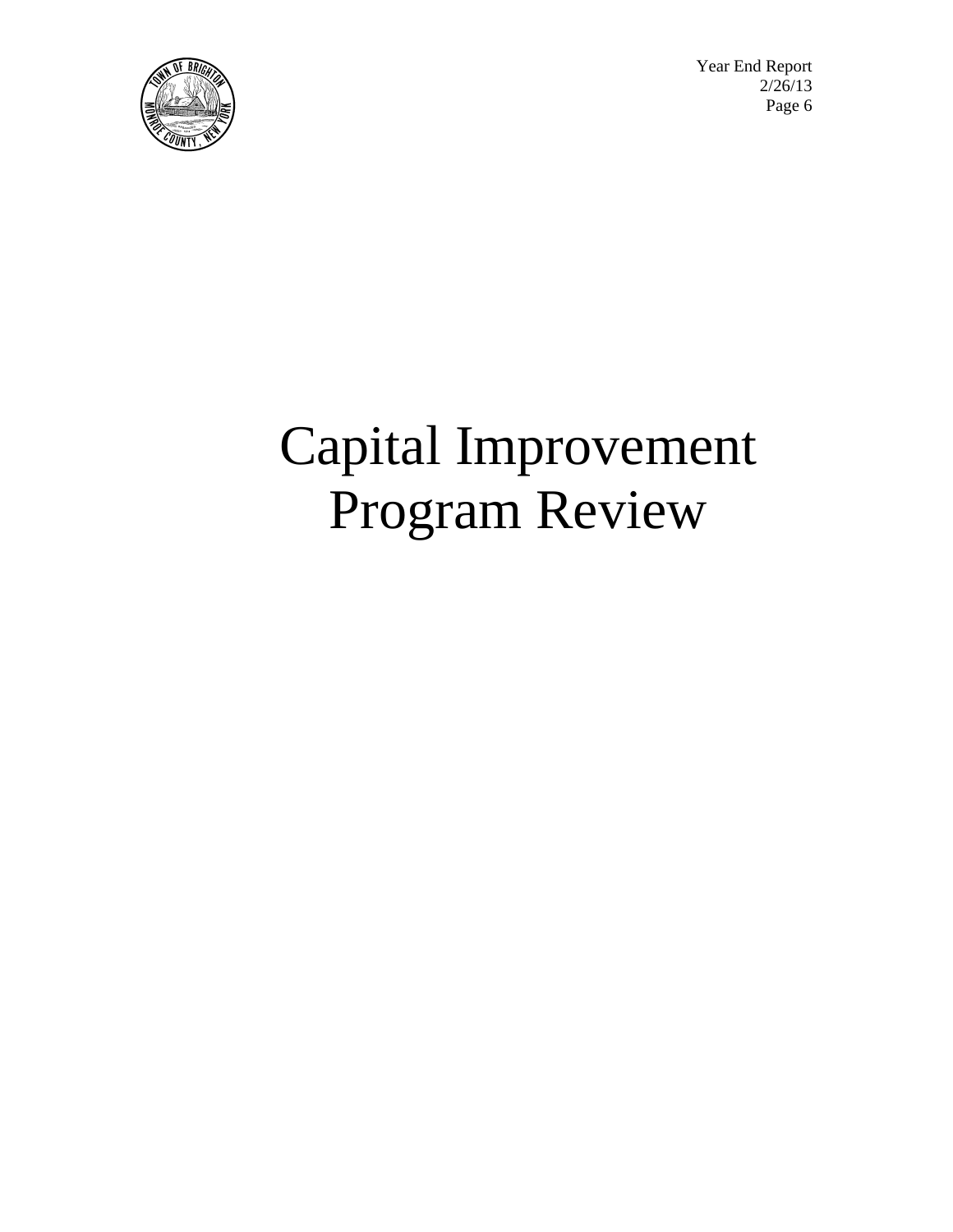Town of Brighton



July 17, 2012

Sustainability Oversight Committee c/o Michael Guyon, Engineer Town of Brighton 2300 Elmwood Ave Brighton NY 14618

Dear Supervisor Moehle:

The Policy for the Sustainability Oversight Committee indicates that within sixty calendar days of receipt of the Capital Improvement Plan the Committee will submit a written report to the Supervisor. Such report will evaluate the proposed projects and acquisitions in terms of the sustainability objectives of the Town, and make recommendations as to sustainable alternatives to be considered in the design and operation. The SOC received the Capital Improvement Plan on June 29, 2012 and offers the following written comments for your consideration.

First, the committee would like to thank the Town Board for their continued support and the opportunity to review the Town of Brighton Capital Improvement Plan. The committee acknowledges the financial challenges facing the Town and appreciates the Town Board's hard work and diligence in preparing a fiscally responsible Plan.

In developing the CIP the committee recognizes that the Town Board has made a determined effort to consider the implementation of sustainable practices within the Town of Brighton such as:

- The development of a town wide bicycle and pedestrian master plan
- The continued commitment to install and maintain Town owned sidewalks. The inclusion of new sidewalks along Winton and West Henrietta Roads will greatly improve pedestrian travel within the Town.
- The development of off road shared use trails such as the Highland Crossing, (formerly known as the Highland Park Canalway Trail), and the inclusion of funding to implement recommendations included in the bicycle and pedestrian master plan.
- The implementation of the Monroe Avenue Green Infrastructure Grant project and the inclusion of funding to implement recommendations from the Monroe Ave. Charette.
- The development of a trail system plan for the Farash property.
- The Town Hall roof replacement project includes the installation of a cool roof system.

The Committee's review of the CIP also revealed areas that appear to present on-going sustainable improvement challenges for the Town. We have chosen to address those challenges by restating some of our 2012 CIP review suggestions as well as offering new observations and recommendations where feasible. While some of the suggestions may require an initial higher investment than their conventional counterpart; we believe that the improved efficiency and reduced energy use will ultimately result in a cost savings to the Town. During the upcoming year the SOC will investigate the financial benefits associated with sustainable improvements and identify potential funding sources to defray their initial capital costs. The SOC is hopeful that this investigation will validate the financial benefit of the sustainable improvements and lead to their implementation.

 Materials used for resurfacing and treating Town roads, parking areas, and recreation facilities should consider the use of recycled and/or down cycled materials. Additionally, the Town should investigate the availability of recycled alternatives for curbs and gutters.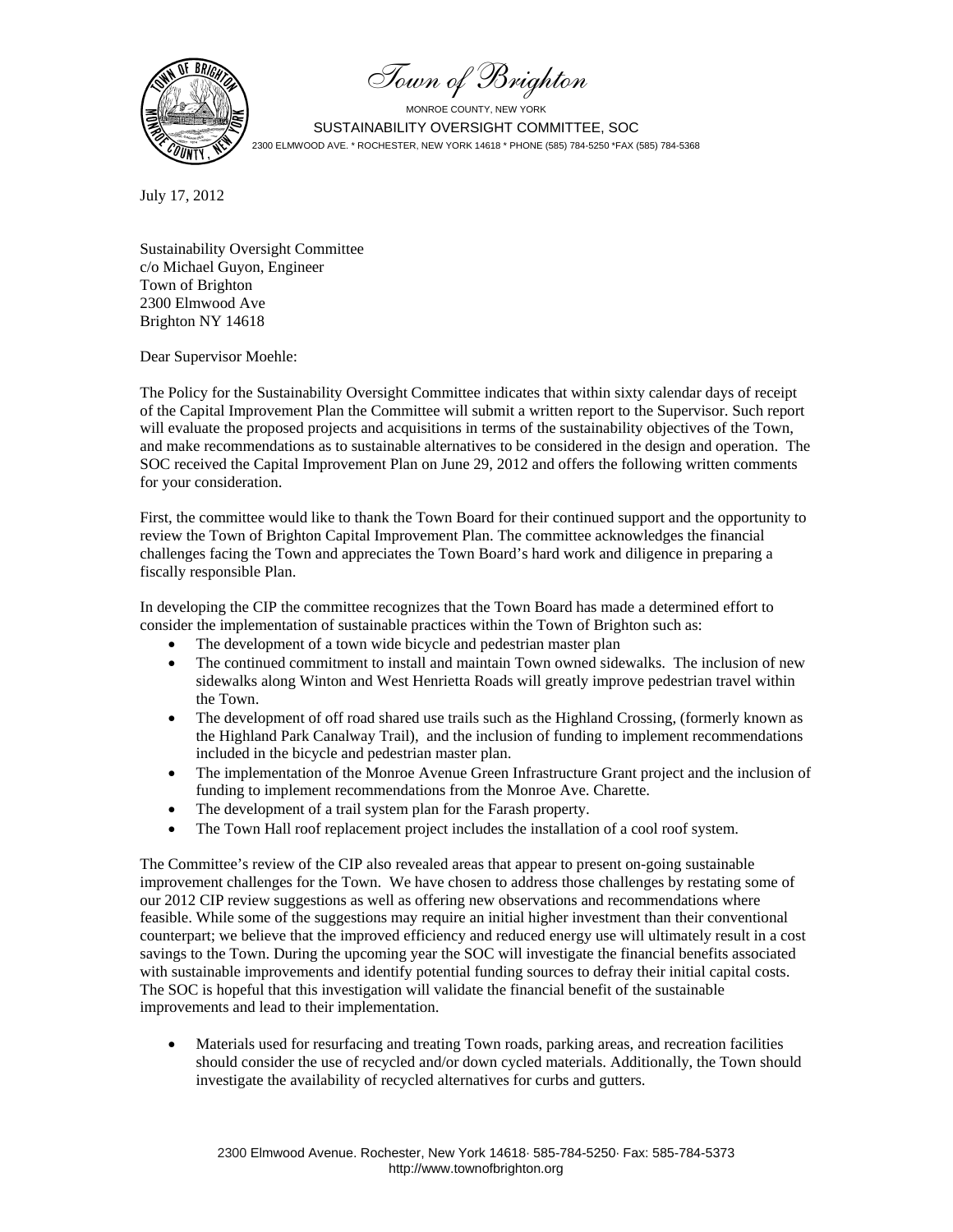



- The CIP suggests that new paving and pavement repairs are planned at the Operation Center. The Town of Brighton Operation Center includes a large amount of impervious area which ultimately drains to Buckland Creek. New paving should consider the use of permeable pavements and green infrastructure to capture and treat the stormwater runoff. Due to budgetary constraints the Town Board chose not to pursue the WQIP grant to construct green infrastructure to treat the stormwater generated by these impervious surfaces at the OPS Center. The SOC strongly supports the implementation of these green infrastructure practices and encourages the Town Board to consider including these improvements in the CIP item titled, "Paving & Repairs at OPS Center. Additionally, the CIP includes re-surfacing Town owned tennis and basketball courts. Where practical, this project should consider permeable pavement and green infrastructure improvements.
- In 2011 the Town completed an evaluation of its lawn debris collection process which concluded that use of a truck with a tow behind vacuum trailer is 18% cheaper in costs and competitive in terms of fuel consumption and production, with the current leaf collection program. Moreover, the evaluation recommended that in light of the severely constrained budget for highway equipment the Town should begin a transition by purchasing one vacuum trailer and equipping two trucks with enclosed bodies. Such a phased approach would allow the Town to further test this method and to narrow the expected range of costs and production. The 2013 CIP indicates that the purchase of the equipment referenced above is a low priority. The SOC supports the transition to the tow behind vacuum process and suggests that this improvement be a high priority. The transition to a tow behind vacuum process will display the Town's strong commitment toward a sustainable future that is capable of maintaining or improving the operating efficiencies within the Town.
- The CIP includes an item regarding the conversion of the street lighting yet, there is no funding budgeted within the CIP time period. Previously theCIP included a large expenditure in 2013 and 2014 for a substantial street lighting project. The SOC suggests that the Town Board investigate possible funding alternatives and consider initiating the lighting improvements within the 2013 CIP time period. Additionally, since the lighting technologies available are still rapidly evolving, we suggest that this item be reviewed again next year to confirm that the proposed lighting system considers the latest technology.
- The CIP suggests that the Town will be designing and installing green infrastructure improvements along Monroe Ave. in 2013 through 2015. The SOC applauds the Town Board for undertaking this sustainable project. The SOC discourages the use of a sprinkler system for watering and strongly encourages the use of heat and drought tolerant native landscaping materials which require minimal maintenance and watering.
- The CIP includes a facility assessment for the OPS Center. The assessment should include an investigation of sustainable practices and improvements.
- Similar to the 2012 CIP, the 2013 CIP includes an expansion of the existing fueling depot to include alternative fuels. The Town should begin seeking grant opportunities to insure that this improvement is funded. Additionally, upgrades to the fuel depot should consider the selection of alternate fuel vehicles and provide flexibility to accommodate new technologies and energy sources.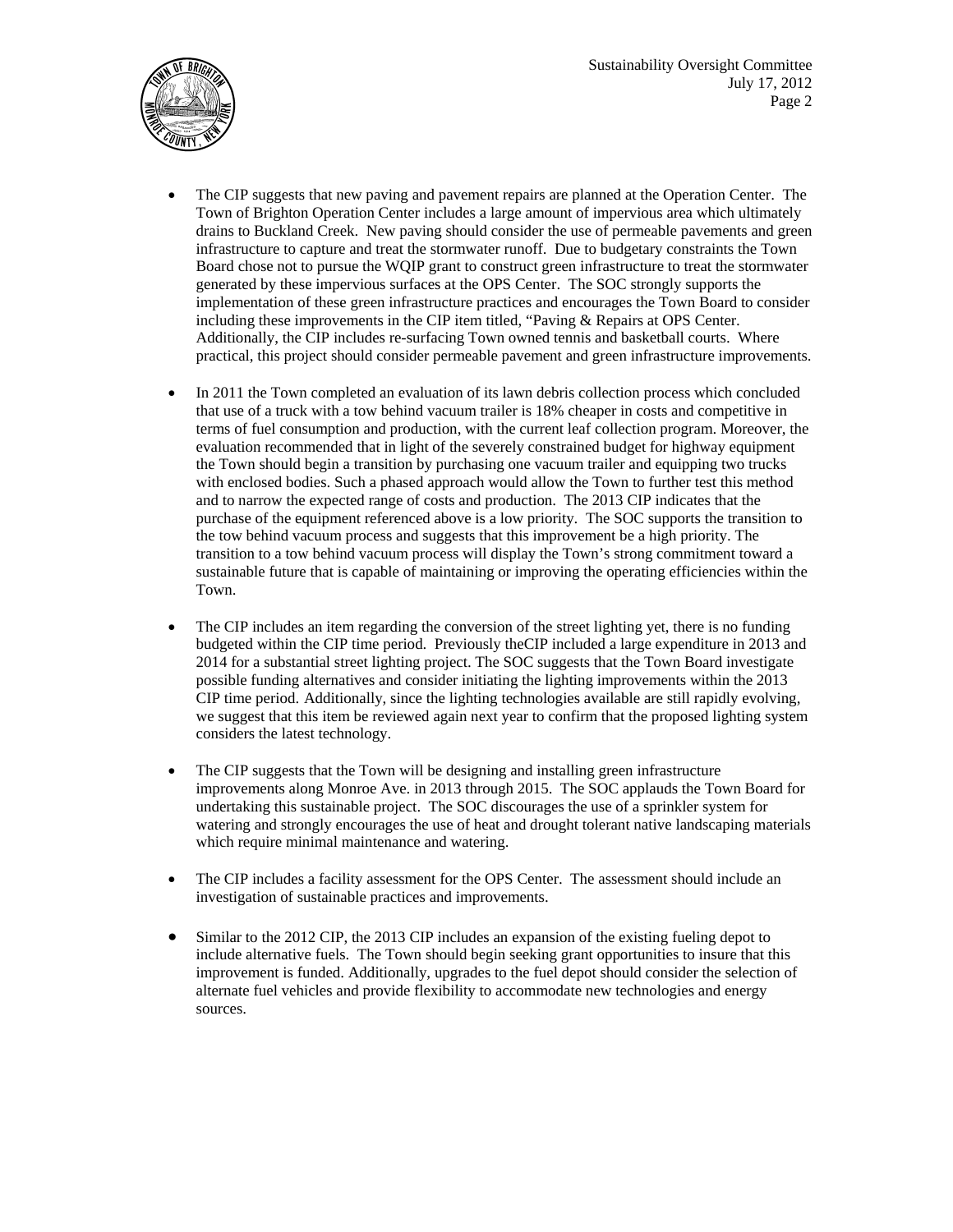

- Our review of the 2013CIP, as did our review of the 2012 CIP, revealed that vehicle purchases including heavy duty and light duty equipment did not consider sustainable alternatives such as hybrid and/or alternate fuel vehicles. Where possible flex fuel vehicles should be purchased during the timeframe of the plan and should consider alternative biofuels such as E85 that could be available via the fuel depot expansion. This would allow newly purchased vehicles to switch to more environmentally friendly fuels as they become available. For "administration" vehicles (e.g., Fire Marshal and Police), hybrid vehicles should be considered. For diesel vehicles, on-board vehicle monitoring should be considered to reduce engine-on and idle time along with idle reducing auxiliary power units such as power inverters. Prior to purchasing new vehicles the Town should research the availability and practicality of alternate fuel, hybrid and/or economy fuel vehicles and should consider delaying vehicle purchases until this research is complete. We suggest that price quotes be obtained for hybrid and/or alternative fuel vehicles in addition to price quotes for standard vehicles.
- The CIP includes an item titled, "Town Hall Boiler Replacement". We are pleased that the Town Board previously considered the practical implementation of a geothermal HVAC system at Town Hall but chose not to pursue this system due to its protracted return on investment. However, with rising energy costs and improved technologies it may be prudent to consider sustainable options such as geothermal heat pumps and enthalpy wheels in the future. Also, HVAC systems addressing humidity control to decrease heating and cooling load requirements should be strongly considered.
- The building infrastructure projects listed in the CIP should consider high efficiency heating, cooling and electrical systems. The Town should investigate the availability of NYSERDA funding for these improvements. It may also be prudent to group building projects to qualify for NYPA funding.
- The CIP suggests that the Brighton Memorial Library is considering the replacement of their servers and computers. The Library administration may wish to consider the latest "Cloud" technology for off-site storage and data processing versus the purchase of new servers.
- We congratulate the Town of Brighton for it's commitment to preserve trees and replace those trees that are severely stressed, dying or dead. Has the Town considered developing an area to cultivate replacement trees?

We appreciate the opportunity to comment on the Capital Improvement Plan and if desired we would be glad to discuss these issues in greater detail with Town Board members.

Sincerely,

Sustainability Oversight Committee Paul Tankel, chair Peter DeBraal Paul Gardner Steve Kittelberger Erinn Ryen Ron Wexler Shubhangi Gandhi

Cc FASC Tim Keef Suzanne Zaso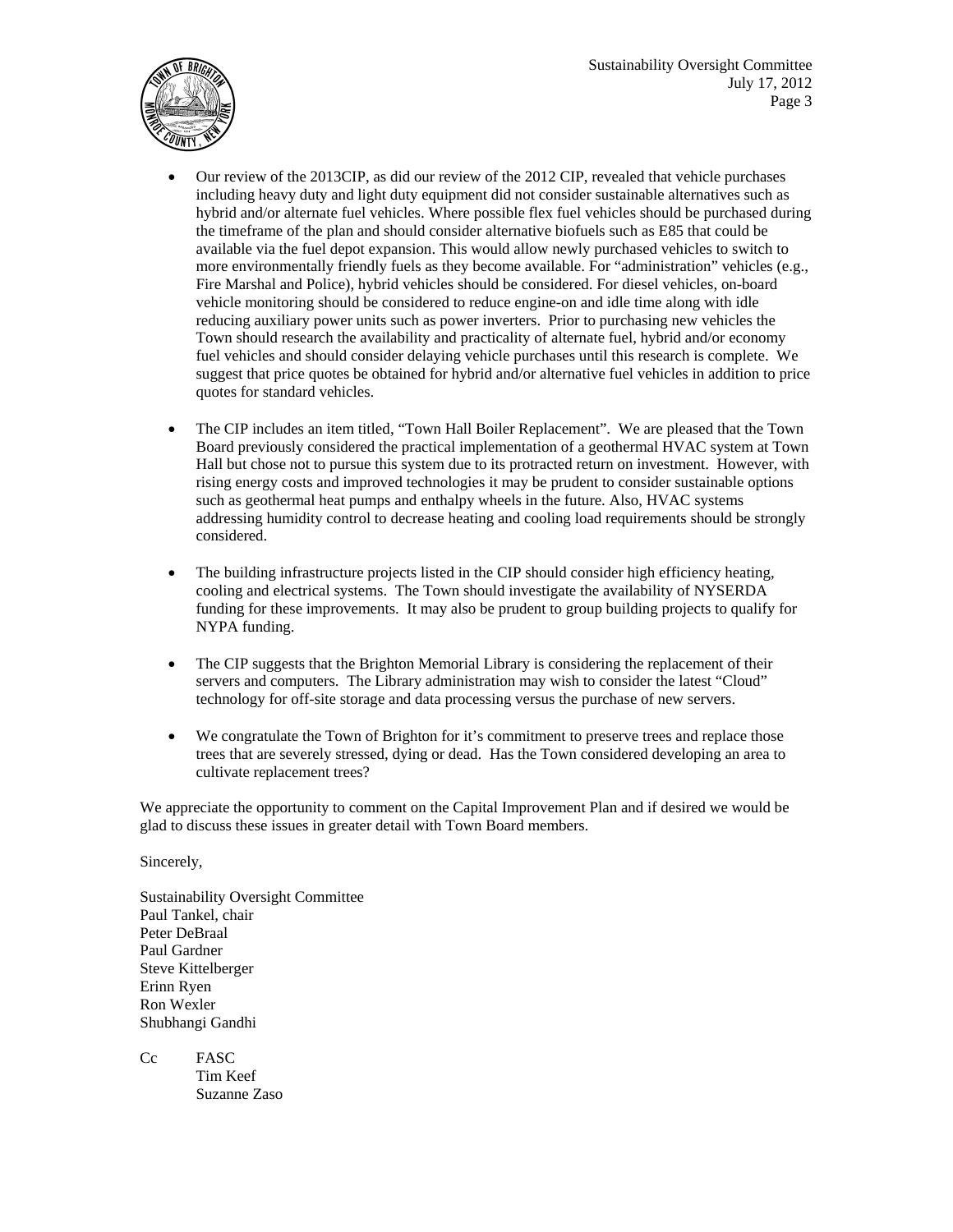

Year End Report<br>2/26/13  $\sqrt{2}/26/13$  $\left[\mathbf{E}(\mathbb{Z}^2) \right]$   $\mathbf{P}$ age 7

# Incentive Zoning Letter